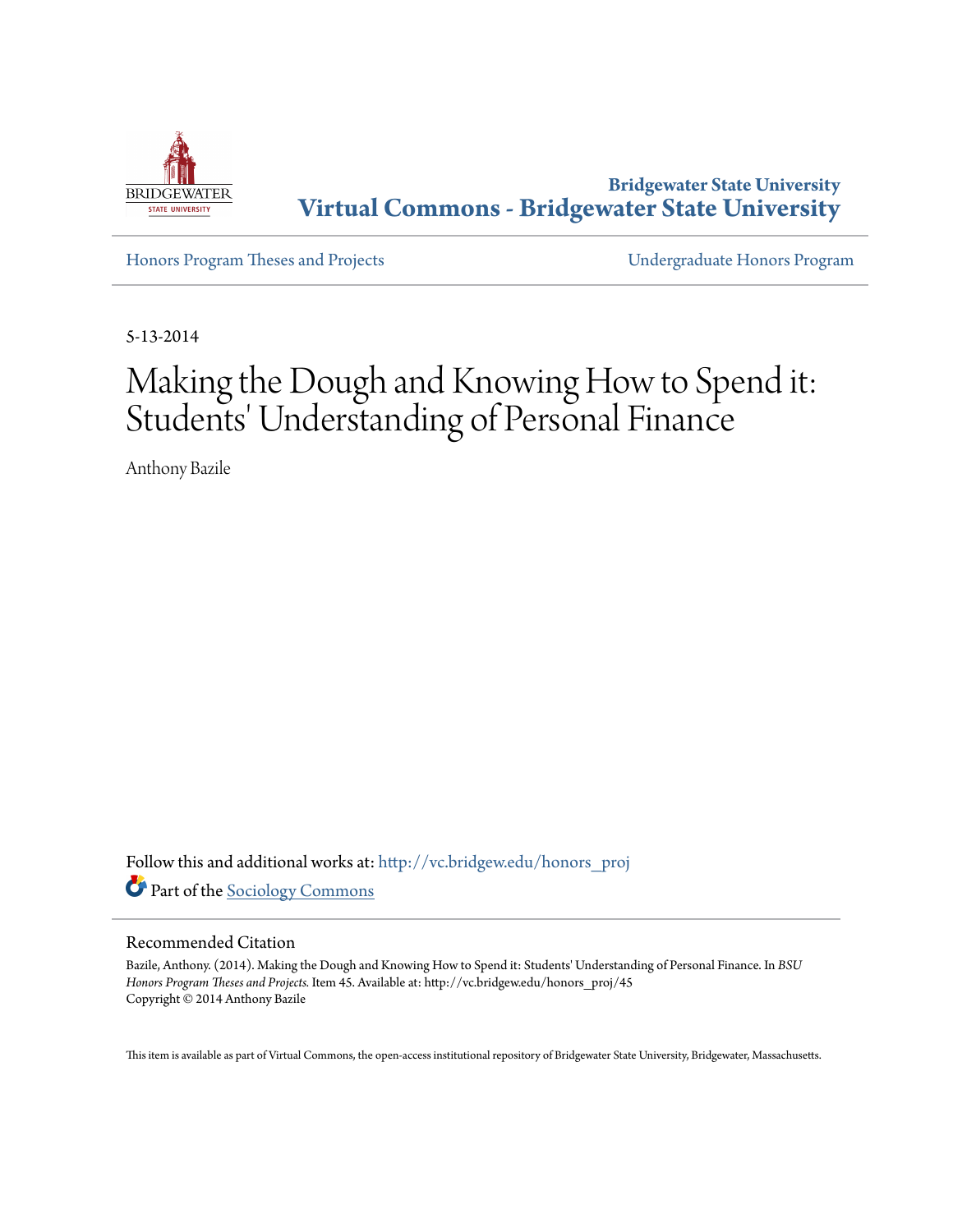## Running Head: STUDENTS' UNDERSTANDING OF PERSONAL FINANCE

Making the Dough and Knowing How to Spend it: Students' Understanding of Personal Finance

Anthony Bazile

Submitted in Partial Completion of the Requirements for Commonwealth Honors in Sociology

Bridgewater State University

May 13, 2014

Dr. Jodi Cohen, Thesis Director Dr. Kim MacInnis, Committee Member Dr. Walter Carroll, Committee Member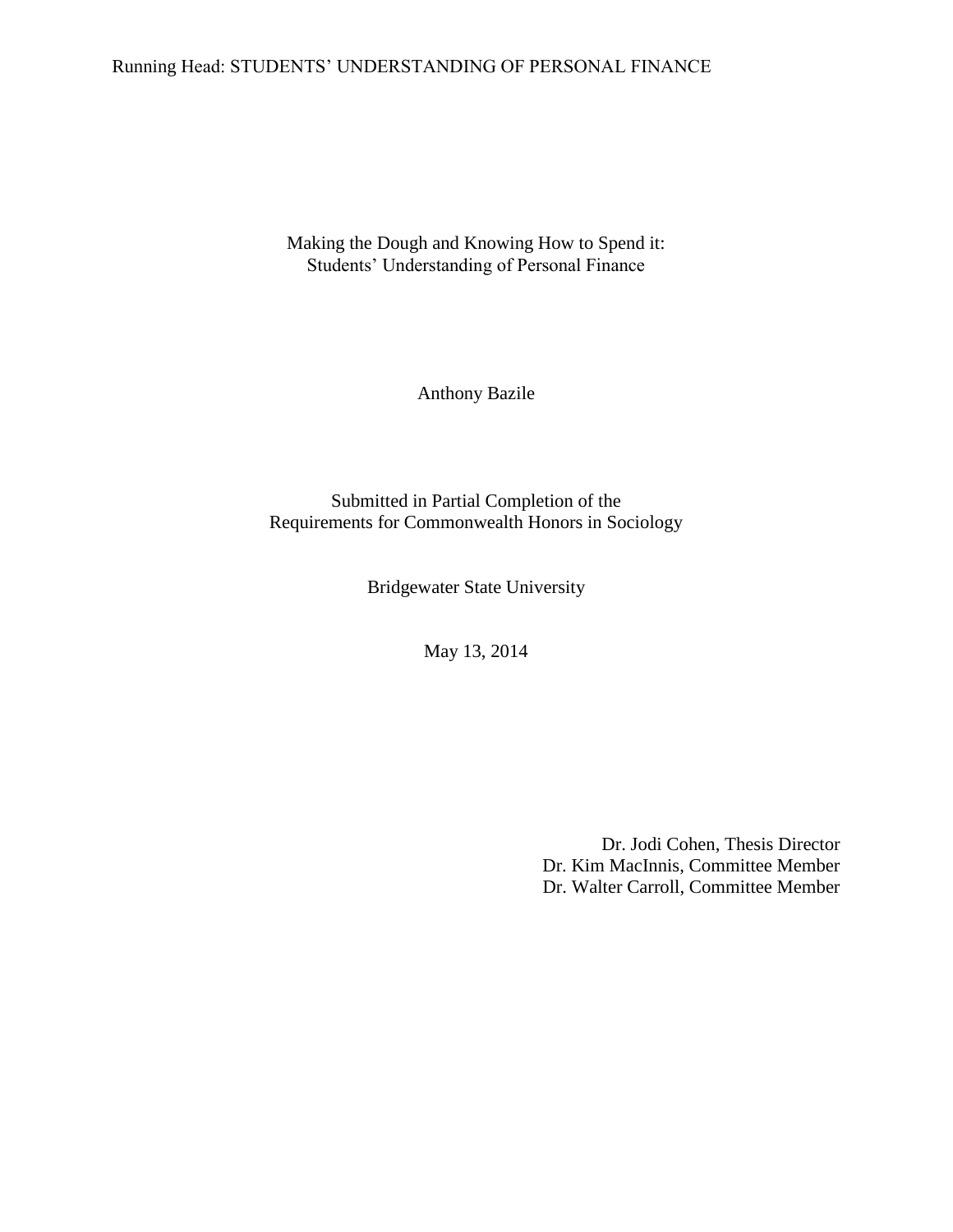Making the Dough and Knowing How to Spend it:

Students' Understanding of Personal Finance

## Abstract

This paper will explore the responsiveness Bridgewater State University (BSU) students have to the implementation of a personal finance course as part of a graduation requirement for every student. The National Financial Capability Study showed that most young people, 18-34 years old, scored the lowest in a basic financial literacy test. The aim of this paper is to analyze where BSU students stand on financial education while gauging how open students are to take personal finance courses offered on campus. In order to do so; the paper will analyze the students' financial knowledge, attitudes and other influences to grasp what has shaped students' established financial education and their current perception of personal finance. To reach these goals, data will be gathered using a 45 question instrument from 500 BSU students. The students will be asked to fill out a survey from the popular website surveymonkey.com. A snowball sample will be used to gather more information as more students fill out the surveys. The expected findings will be that BSU students have the same level of financial literacy as other young people from national surveys. Students are aware of the many current financial issues and would welcome more personal finances courses offered on campus even as a graduation requirement. Another expected finding is that most students may not have received formal financial education programs throughout their lives except for the ones they have sought out or the ones they had learned at home. As a result, the study's aim will be achieved by proving a strong openness to more financial literacy programs on campus to counter the limited level of financial literacy students may have.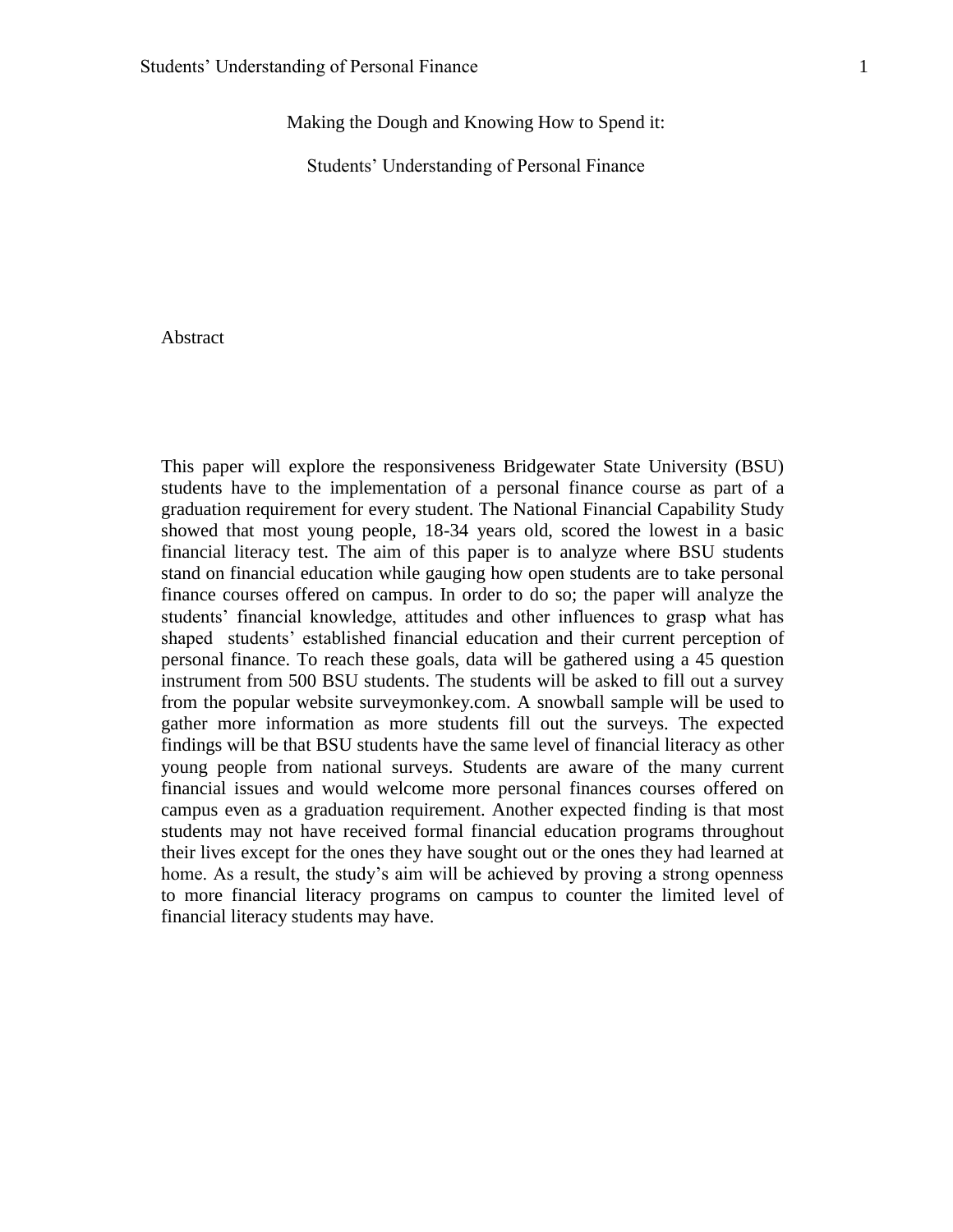## **Introduction**

In 2003, at a hearing of the subcommittee on education reform, the chairman of the subcommittee made his introduction statement by declaring the following "Now, more than ever, we live in a world that has become increasingly complicated when it comes to personal financial matters" (U.S. House of Representatives Hearing, 2003). The representative, Michael N. Castle, went on and explained why it is more than adequate to focus on teaching financial education to students and American families. However, a meaningful fact to consider is that despite making this statement 11 years ago the "complicated world of personal financial matters" he alluded to has become even more complicated after the recent economic downturn. Indeed, since the 2008 recession, the economy has taken center stage in the minds of many Americans. Even college students are becoming more aware; 67 percent of students entering college in the fall of 2012 specified that the current economic situation affected where they chose to enroll.

By doing so, college students have taken a clear stand on the way they approach their college experience. They showed how conscious they are about the financial repercussions college will have on the rest of their lives. Although they made this first step and chose to "think before they enrolled" college students, or young people in general, may not have the adequate tools to continue on making the most rewarding decisions. Indeed, when assessing financial literacy young people tend to score lower than adults (Financial Capabilities Survey, 2012). Furthermore, student loans are another aspect of the college experience that has created a lot of debate in the past few years, as students question the value of their education in the current labor market.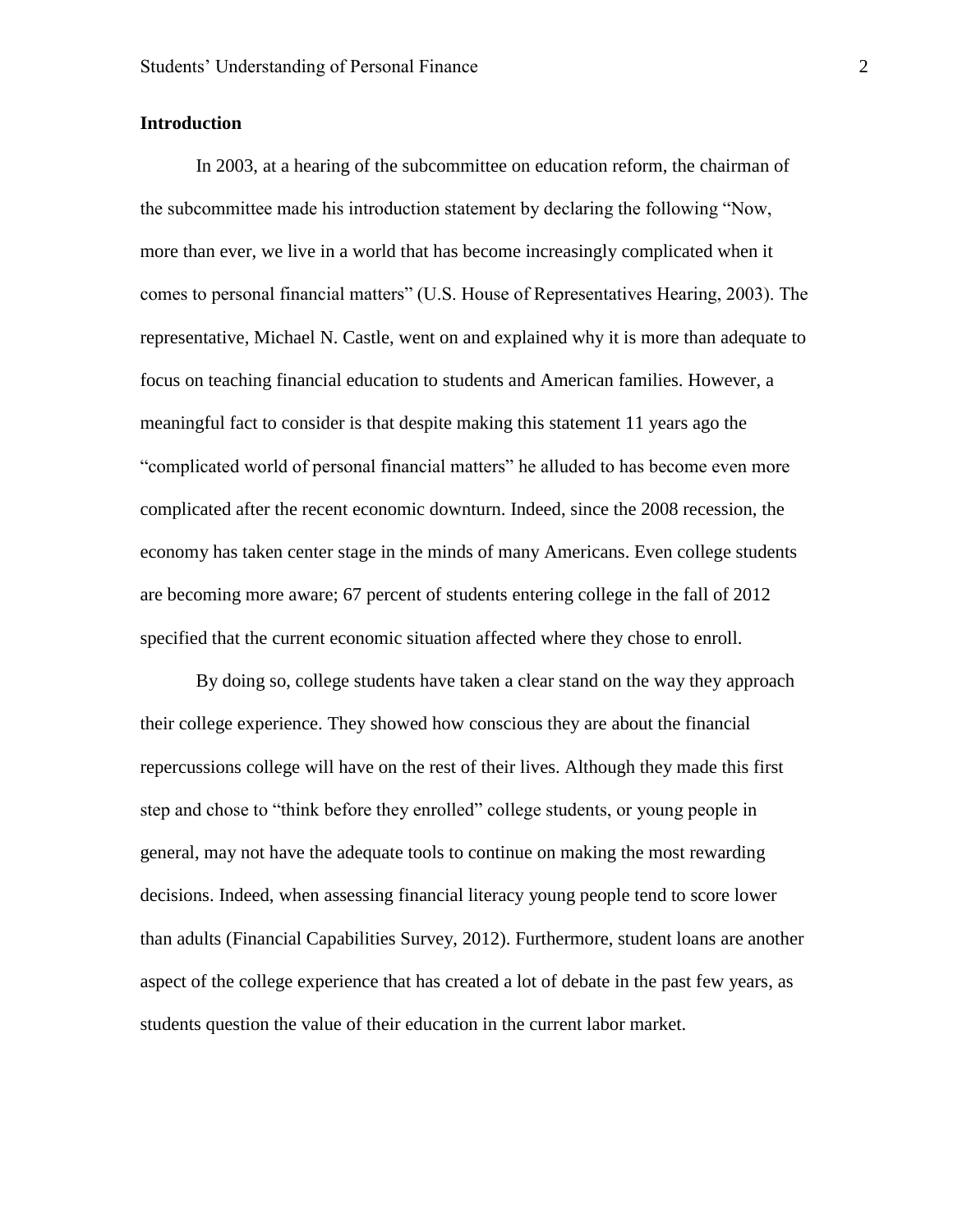As many institutions of higher education attract students and promise them that they will help to fulfill their educational goals it is reasonable to ask whether or not Bridgewater State University students would be open to having personal finance as a required course for graduation. Although the institution offers a personal finance course as an elective and offers other educational programs in finance, personal finance is not part of the required courses. Therefore, this study intends to evaluate what students have been taught, what they know about personal finance, and what the institution can do in order to respond to their needs adequately. Exploring previous studies and considering the relevance of the topic, this study also intends to add to the growing number of papers dedicated to exploring personal finance at the college level since it had not been explored often, outside of the context of credit cards or student loans. The main goal of this paper is to show that students respond positively to personal finance courses offered as a requirement and will show their interest through their survey responses.

#### **Literature Review**

Since the financial crisis that affected the United States and the global economy between 2007 and 2008, the economy and the American population's personal finance have become important topics which have far reaching repercussions. Indeed, the economic crisis produced feelings of anxiety, panic and fear (Momjiam and Munroe, 2011). In this context, some researchers pointed out that low financial literacy might have somewhat played a role in the financial crisis (Hite, et al, 2011). Furthermore, Alhenawi and Elkhal, (2013) mentioned that many authors such as Anthes (2004), predicted that the U.S. may fall in financial crisis since many lacked financial education. Consequently, the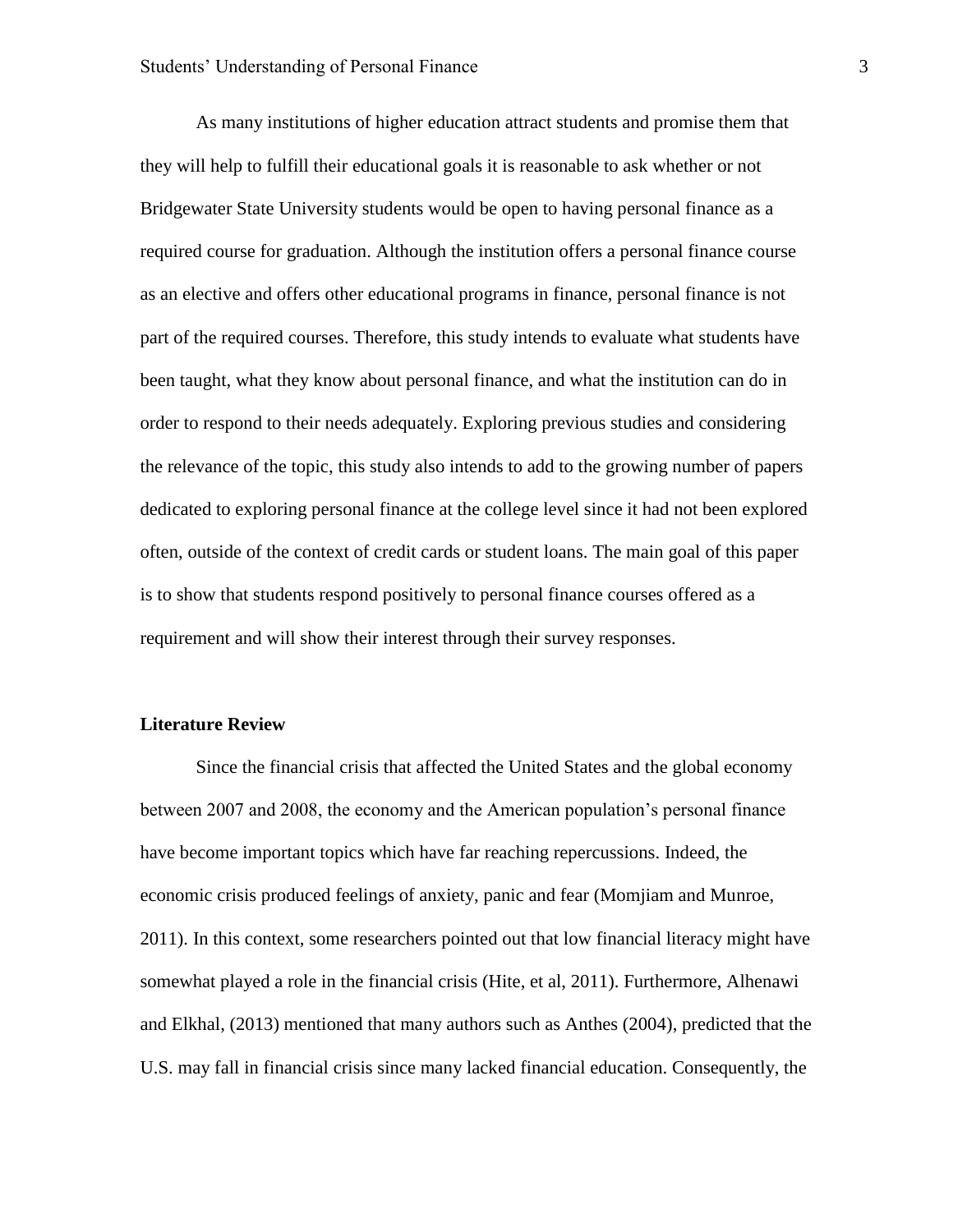interest to increase financial education has been renewed in the past few years. Alhenawi and Elkhal, (2013) also pointed out that the Federal Reserve highlights the importance of financial literacy as a vital part of the financial well-being of the public sector.

Unsurprisingly, many Americans think that personal finance education should be offered to students since only 17.8 percent of adults agreed that teenagers understand the basics of money management (Financial Capability Survey, Global Literacy Barometer, 2012). With money and the economy at the center of this issue, many organizations have taken or are taking steps to educate the American public. For example, in 2011 the American government established the Consumer Financial Protection Bureau (CFPB) whose mission is to protect and educate American consumers. Harnisch (2010) also added that as far as 2003, Congress approved legislation creating a Financial Literacy and Education Commission, resulting in a central hub for financial education derived from over 20 different federal agencies (mymoney.gov). More recently, Harnisch (2010) added that the Obama administration is continuing this focus on financial literacy and education. The administration is seeking to implement financial literacy into the reauthorization of the Elementary and Secondary Education Act (ESEA), known currently as the No Child Left Behind Act. However, before stepping into the importance of financial literacy it is important to understand what financial literacy signifies.

#### **Financial Literacy**

Currently the U.S. Government uses the definition provided by the Jump\$tart Coalition for Personal Financial Literacy, which defines financial literacy as the "the ability to use knowledge and skills to manage financial resources effectively for a lifetime of financial well-being." Remund (2010) who reviews many definitions of the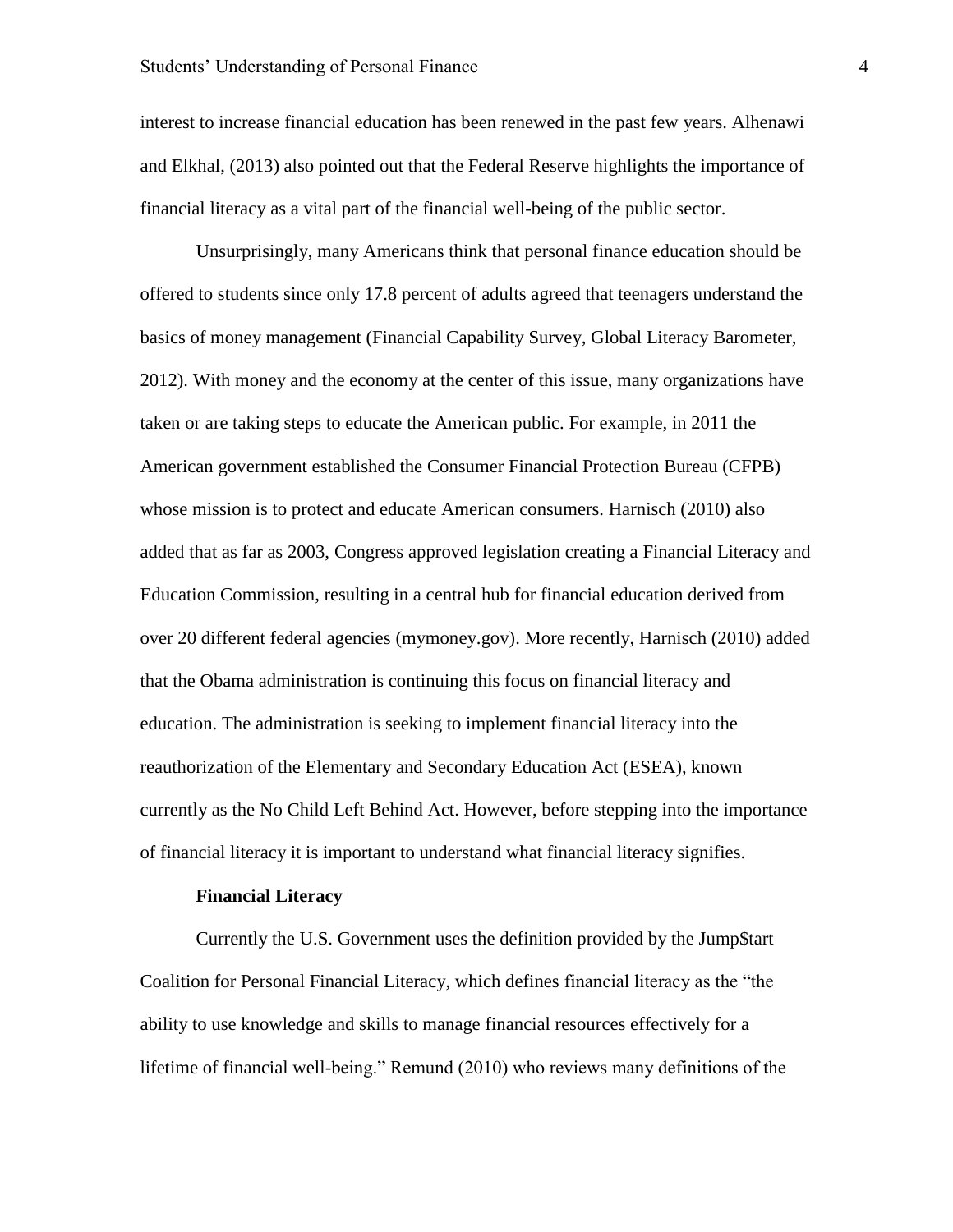concept explains that most definitions fall into different categories such as knowledge of financial concepts, aptitude in managing personal finances, skills in making appropriate financial decisions and confidence in planning effectively for future financial needs.

In both definitions, being able to grasp and interpret information plays a major role because most people need to understand the different concepts of finance and know how and when to apply them to their lives in order to create healthy financial conditions. Planning is also important because by understanding these concepts and applying them, one will be able to understand, plan and make decisions based on acquired knowledge.

## **College Attendance American and Expectations**

For most young Americans, college attendance is widely expected. It is all the more accepted as an effective mean to pursue careers, find jobs and improve one's lifestyle and earning power. Many studies and research reports focus on motivating students to attend college by highlighting its rewards. For example, the Center on Education and the Workforce at Georgetown University, in its report on the benefits of college education, emphasized that over a lifetime, the median earning of a Bachelor's degree holder is worth about \$2.3 million. For a Master's degree holder, the amount goes up to about \$2.7 million. The amount goes up with the degrees awarded and goes down for those with less education. As it turns out, the median lifetime earnings for someone with less than a high school degree is about \$973,000 and for someone with a high school diploma it goes up to \$1,304,000. These numbers provide an idea of how impactful a high school education can be and how lifetime earnings may increase further with a college degree. Although a college education may have other significant impacts on one's life, income generated by a college degree generally demonstrates the tangible benefits of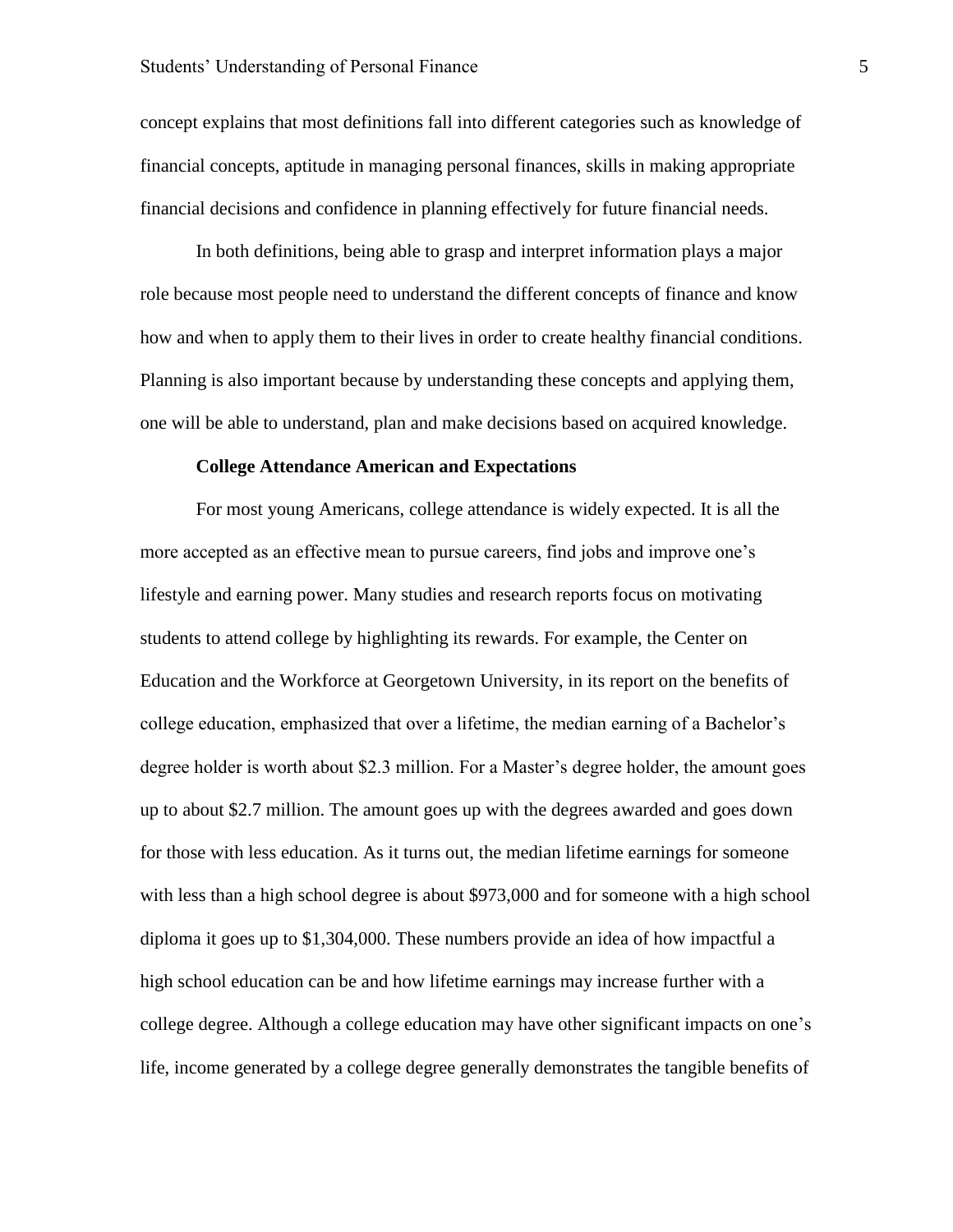college attendance. Therefore, it is not surprising that many parents and students still use these numbers to find motivation and take the path to earn a college degree. According to a recent report by the Higher Education Research Institute (HERI), many incoming students also said the ability "to make more money" was a very important reason to attend college; this percentage rose from 71.7 percent in 2011 to 74.6 percent in 2012. Following the same trend, many students cited "to be able to get a better job" as a very important reason for attending college, a number that reached an all-time high of 87.9 percent in 2012, an increase from 85.9 percent in 2011 (CIRP Freshman Survey 2012).

## **Economic Realities of College Attendance and Students' Responses**

In this context, American universities have an important mission to deliver the best possible education to students in order to generate the best possible outcomes for American families. Since so many families focus on the way their sons and daughters can increase their income over time, money is at the center of every debate when college education enters the conversation. Indeed, the affordability of college is one of the major issues many students keep in mind when making their college choice. As a result, two out of three first year students, 66.6 percent, mentioned that current economic conditions significantly affected their college choice (CIRP Freshman Survey, 2012). Furthermore, this survey found that fewer students, 59.3 percent, were attending their first choice school even though 76.7 percent of these students were accepted to their first choice school. Also, when considering the cost and how they could afford college, 43 percent of students decided where they were going to college based on how much the school would cost.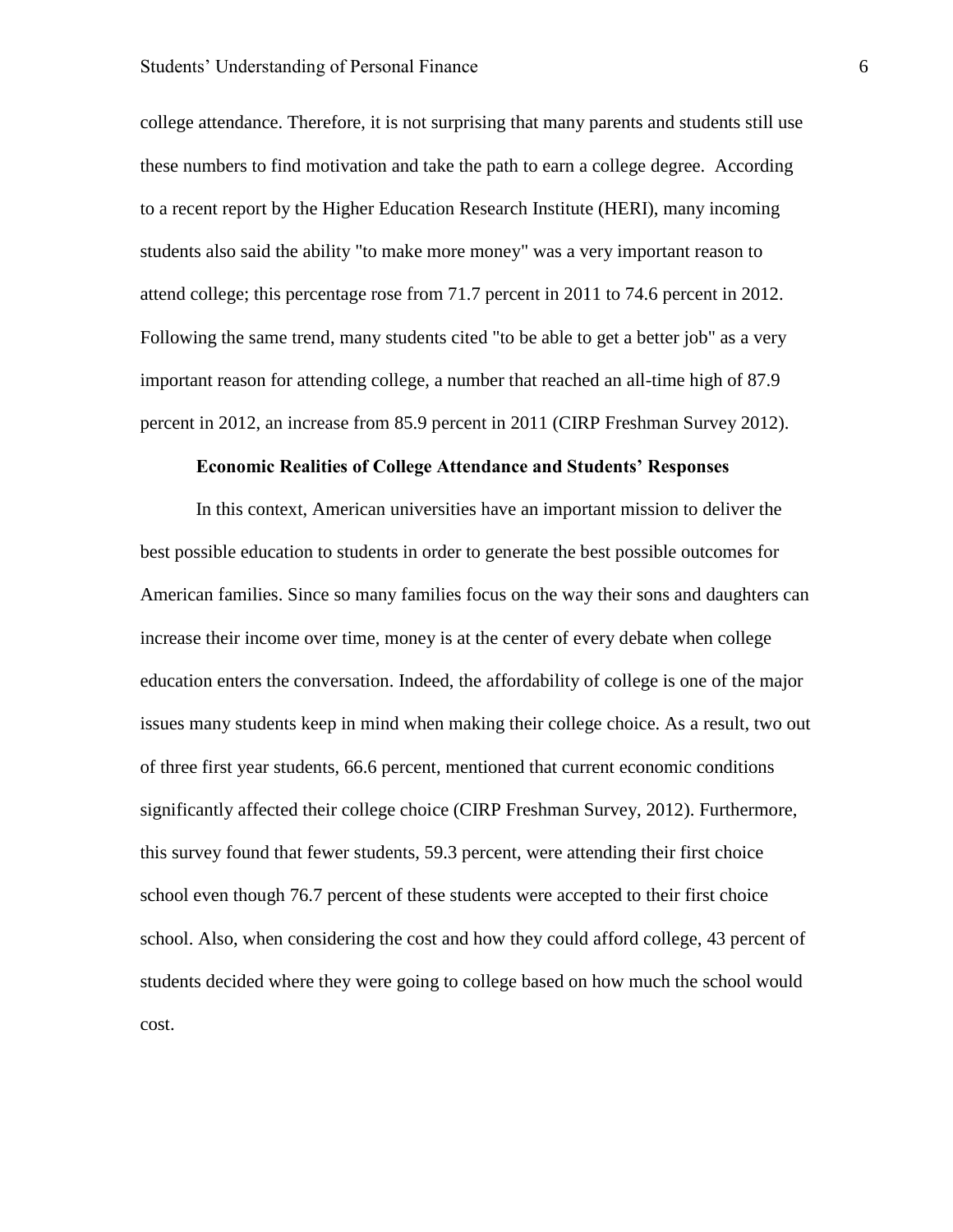The responses college students give when considering the economic side of college choice reveal how pivotal money and finances are to college students. Indeed, a large majority of students, 88 percent, attend college to find a good job. This number added to the 74. 6 percent of students, who mentioned that making money was important, to join the 81 percent of students who responded that being well of financial was one of their personal goals (CIRP Freshman Survey, 2012). From these responses, where and why they choose certain schools, to what they expect to receive from their education, students have shown that college is as much about learning as it is about understanding what the economic repercussions their decisions may incur. In this context, one can safely conclude that managing and understanding these financial decisions are at the top of every student's list and deeply entrenched in the curricula of every institution of higher education.

### **Financial Knowledge in the United States**

Even though many college students express their need to make money and be well off financially, many students' reflect the American population's lack of an appropriate level of financial literacy in order to effectively manage money. According to a national financial literacy survey, only 42 percent of 18 to 34 year olds responded to financial knowledge questions with the right answers compared to 64 percent in the 35 to 55 age range and 76 percent in the 55+ age range (National Financial Capabilities Survey, 2013). These numbers tell an interesting story of the level of financial literacy in the United States. Indeed, in 2011 and 2012, 40 percent of parents gave themselves a grade of C, D or F on their knowledge of financial literacy and 78 percent of them accepted that they would welcome and benefit from help with day to day financial questions from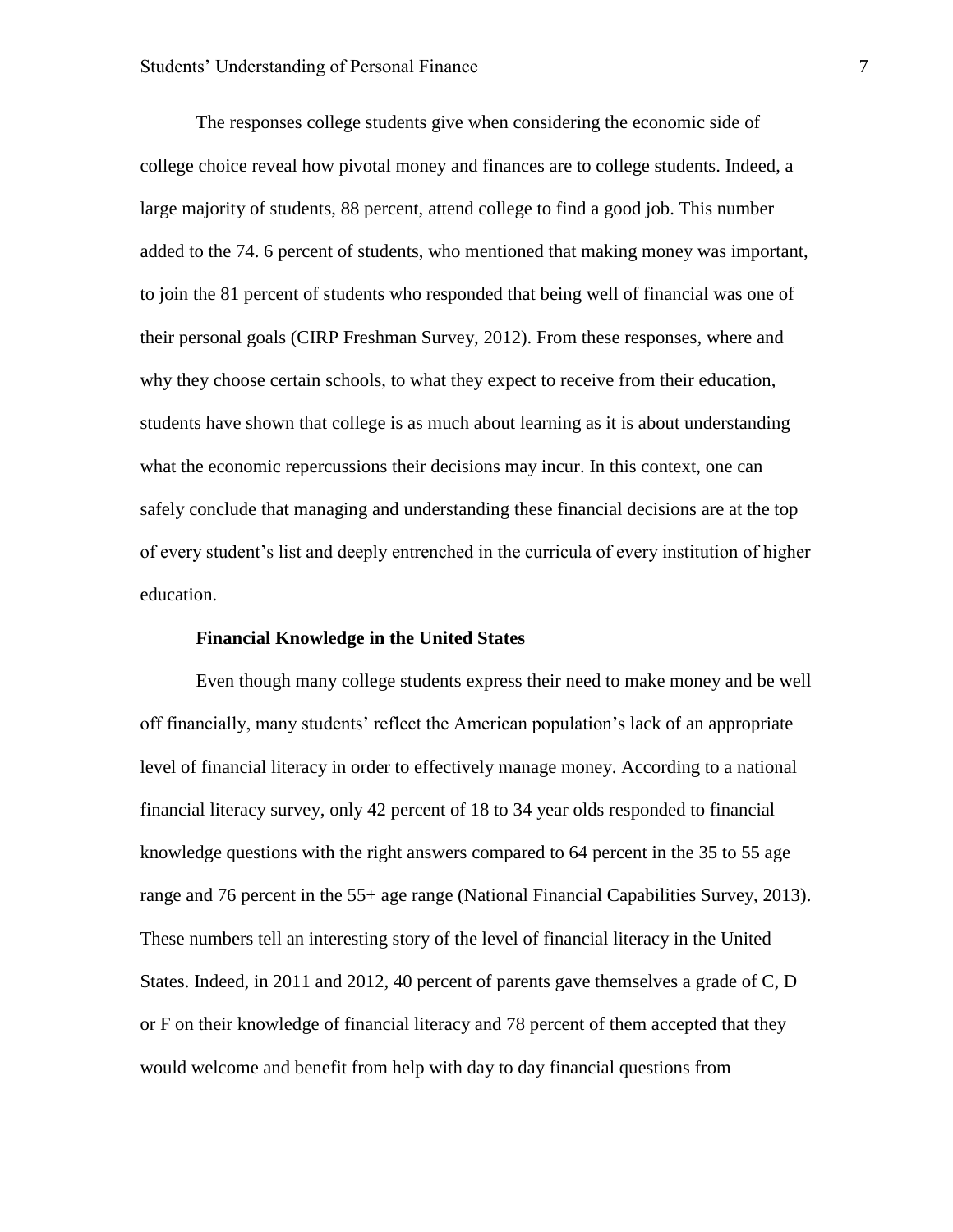professionals (NFCC Financial Literacy Survey, 2013). This number is significantly different from 2010 when 2 out 3 adults gave themselves an A or B (NFCC Financial Literacy Survey, 2013). In a different take on the same subject another survey found that a clear disconnect exists between people's self-perception of their financial knowledge and their actions. As a matter of fact, the study reports that, when asked how good they are at dealing with day-to-day financial matters (such as managing checking accounts and credit cards), a large majority of Americans rated themselves positively (76%). However, even among the 41% of respondents who gave themselves the highest score (7 on a 7 point scale), nearly one-third (31%) engage in costly credit card behaviors (paying the minimum payment, paying late fees, paying over the limit fees, or using the card for cash advances), 22% use non-bank borrowing methods and 14% overdraw their checking account (Financial Capability Study, 2013). These statistics paint a grim picture of what financial literacy advocate, John Hope calls it "the next civil rights issue in America and worldwide. Mr. Hope explains that every race needs the tools to innovate in the economy by understanding the language of money and financial literacy (Arthur, 2011). As many Americans struggle with financial literacy issues college students encounter the same issues.

## **College Students and Financial Literacy**

Cull and Whitton's (2011) research on financial literacy of college students indicated that previous studies such as Chen and Volpe, (1998) and Marriott, (2005) have pointed out a clear void in research specifically related to the financial literature of college students in the literature. Indeed, one of the earliest studies of financial literacy in college students was conducted by Chen and Volpe in 1998. These researchers found that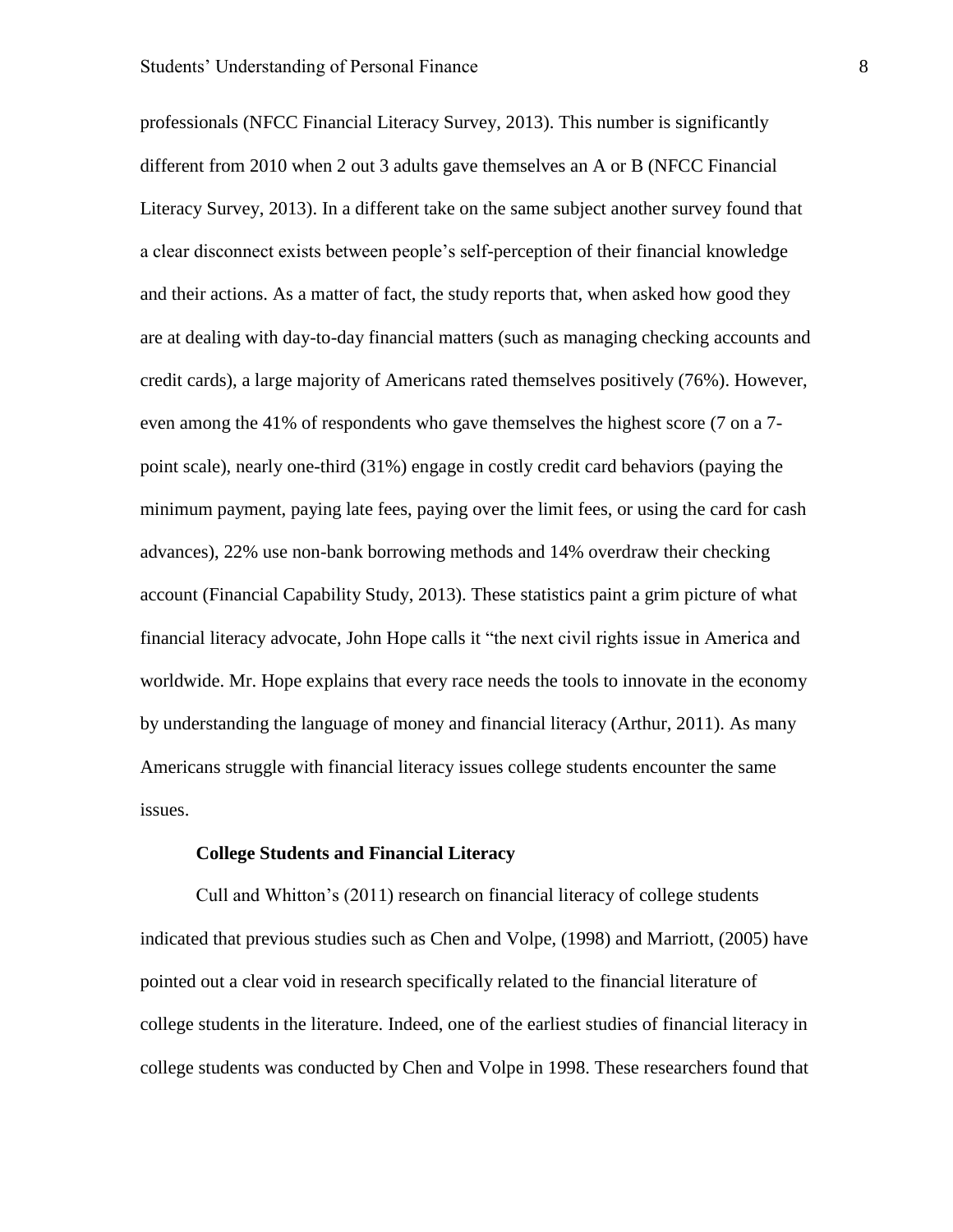only 53 percent of students responded correctly to financial knowledge questions and determined that students needed improve their knowledge of personal finance (Chen and Volpe, 1998). In the same manner, other researchers also called to attention the focus of many studies on the financial literacy of high school students and the impact of credit cards on college students instead of gauging young people's financial literacy level. As an example, these researchers singled out the Jump\$tart Coalition for Personal Financial Literacy which administers a survey to high school seniors every two years (Cude, Lawrence, Lejeune, Lyons, Marks, Machtmes, Metzger, 2006). Cude et. al. (2006) added that every year high school students reported failing grades at many level of the survey. In 2004, the mean score was 52.3 percent (Cude et. al, 2006). The next time the survey was administered, in 2006, the mean score was 52.4 percent according to the report by the Jumpstart survey results and fell to 48.3 percent in 2008 (Financial Literacy of American Young Adults, 2008).

Starting in 2008 the Jump\$tart survey was also given to college students who performed well and provided some compelling results to the financial literacy literature. Indeed, the Jump\$tart coalition explained that college students performed significantly better than high school students. In other words, they were 15 percentage points higher than high school students since the college students' average score were 62.2 percent. Although this number is high compared to high school students, the Jump\$tart coalition indicated that only 28 percent of Americans graduate from college. As a result, three quarters of Americans could be unprepared to handle their financial life, which in turn explains why the Financial Capability Survey found that most young adults scored lower than other group ages in financial knowledge tests. Another issue to keep in mind is that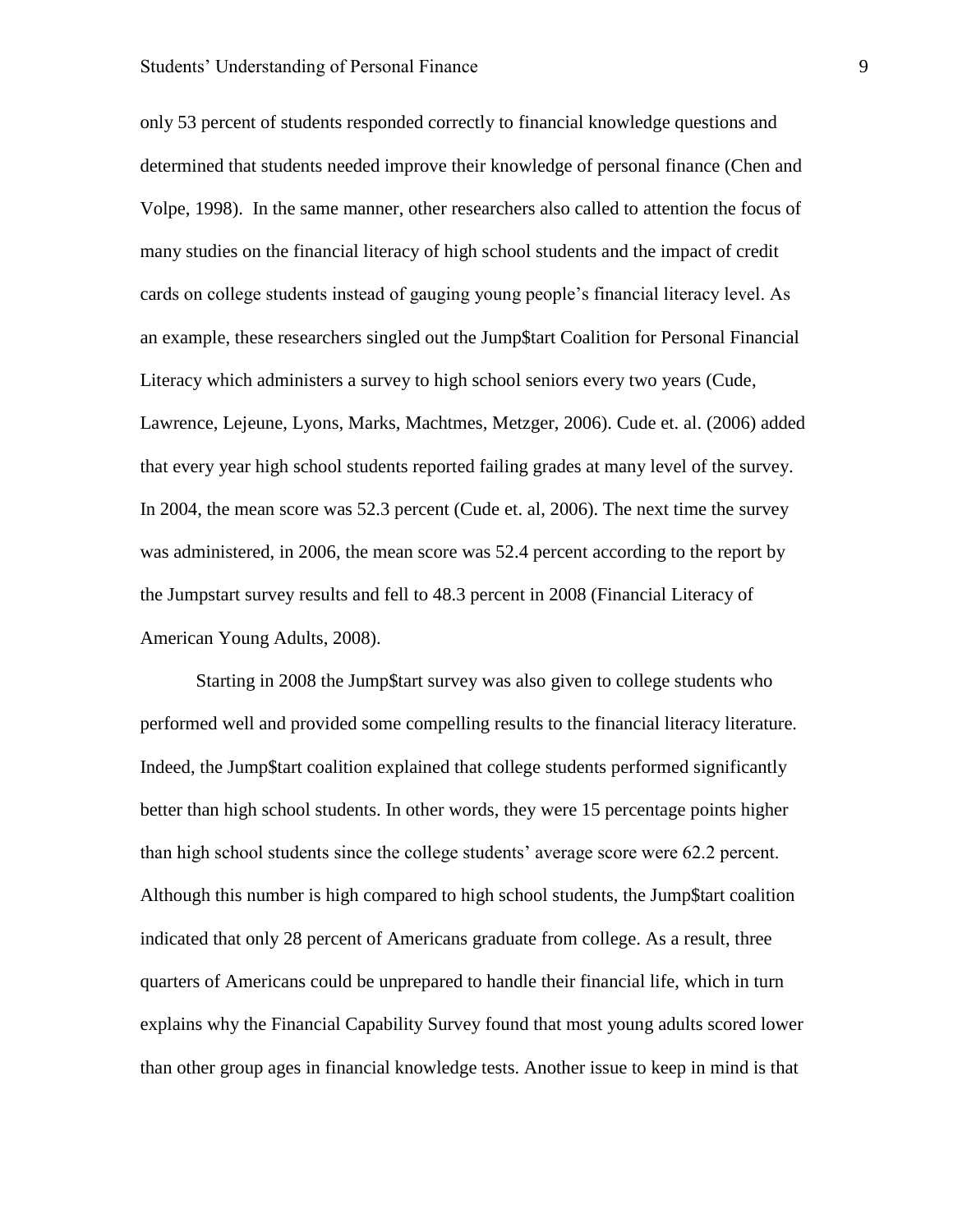many Americans do not receive any formal financial education. Indeed, 60 percent of Americans responded "No" when they were asked if financial education was offered at their school, college or workplace. An overwhelming majority responded that financial education should be taught in schools, 89 percent (Financial Capabilities Survey, 2008). Therefore, even though the Jump\$tart survey reports these favorable numbers college students should be able to receive adequate financial education in order to decrease the amount of young people who are more than ill equipped to face the difficult task of managing different aspect of their finances.

## **The Role of Universities**

Financial education has not been as widespread as one may expect it to be. Although many school districts and universities are attempting to change this trend, an extensive amount of work needs to be done in order to create effective financial education programs that would accompany the growing need students have to make money and ensure they know how to manage what they earn or will earn. Financial education and protection has morphed into a controversial topic in the past few years due to the far reaching consequences of the recent economic downturn. At the high school level many states have taken some steps to strengthen students' financial readiness. According to a report from the Center for Financial literacy at Champlain College, only 4 states in the U.S. required a standalone financial instruction course over a semester a graduation requirement. Furthermore, the report could only give A and B scores to 14 states who had a personal finance course offered as a requirement.

Since these efforts are only at the high school level, colleges and universities may have a role to play if they take some steps in ensuring that college students receive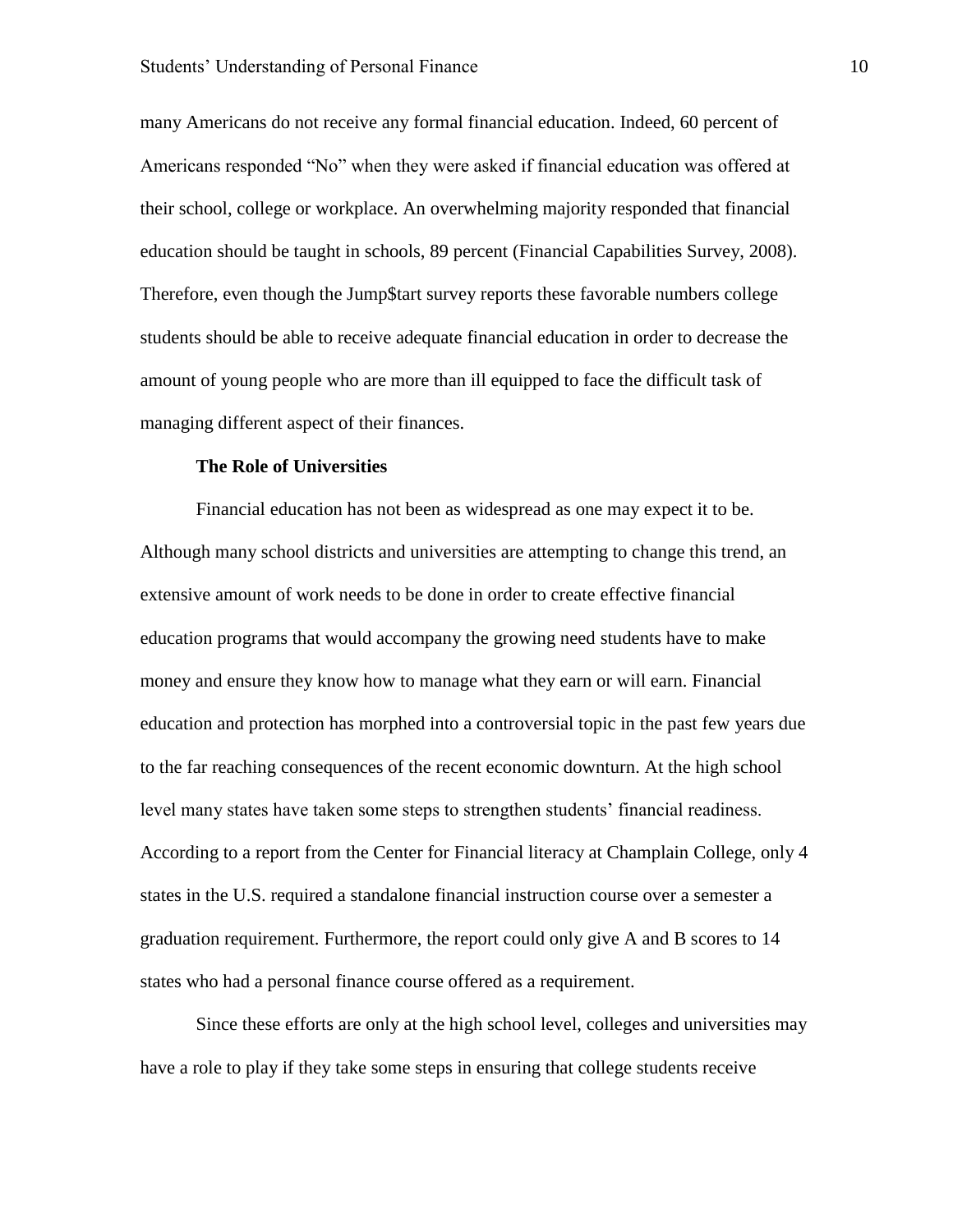personal finance education at the college level because so many students receive no instruction in high school, as previous research has indicated. In fact, Jorgensen and Savla, (2010) indicated that most financial literacy topics are expected to be learned at home even when parents may not know these concepts. This is where college universities would fill a blatant gap. Pelletier, (2013) explained that students do not receive financial education from universities since few have it as a graduation requirement and some others only have it as an elective. Blanton (2011) added that while no central database of institutions that offer personal finance courses exists, the Financial Security Project at Boston College identified more than 100 U.S. colleges and universities that offer forcredit courses in personal finance. Many have adopted them during the past five to seven years. Furthermore, Blanton (2011) added that another study found that participating in a personal finance class in college appears more effective in terms of enhancing one's investment knowledge than participating in a high school finance course. The authors explained that students were more likely to engage and learn the basics of money management since they had jobs and were handling their own finances. Therefore, they understood how they could use what they learned in the classroom in a practical way. However, some other studies question the effectiveness of personal finance courses. Blanton (2011) mentioned that Lewis Mandell a finance professor at University of Washington found that after taking personal finance courses students' literacy rate did not significantly change. In other words, his approach questioned the effectiveness of personal finance courses. But, the professor concluded that students in many various fields of studies such as science or social science were the most financially literate because financial literacy was closely related to the ability to solve problems instead of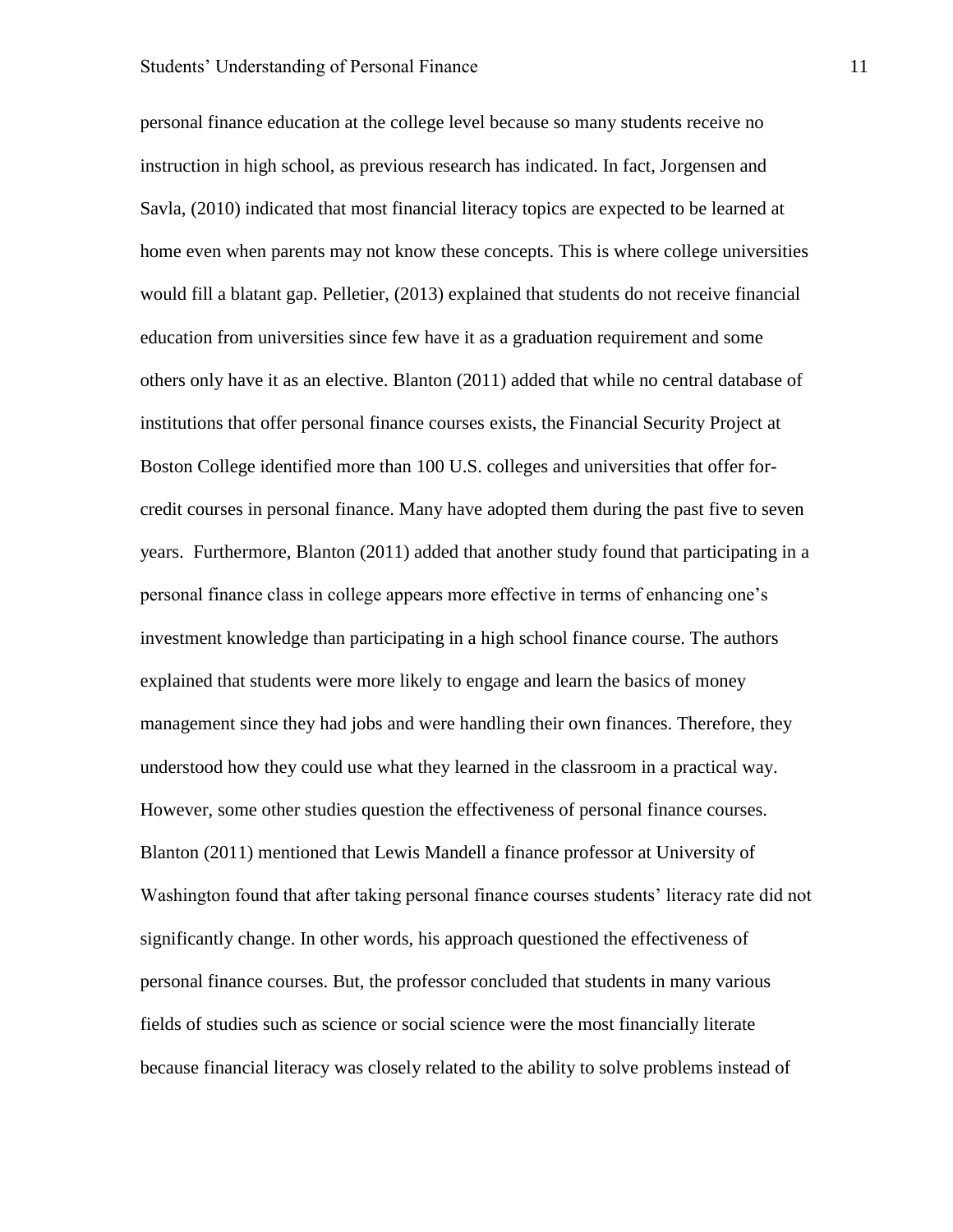accumulate content. Therefore, it is more than safe to say that a college education that emphasizes other subjects coupled with finding solutions for personal finance problems would benefit students greatly. Harnisch (2010) proposed some steps universities should take in order to promote financial literacy, including increasing the number of personal finance courses offered, start new offices with the sole goal of promoting financial literacy and integrating it to the curriculum. Some of these propositions would be important steps in colleges showing their response to what students need.

## **Why College Students Need Financial Education**

As mentioned earlier college education's costs keep on increasing and college students are aware of this trend. To counteract the increasing cost of the now almost "*required"* college education, students tend to make college choices based on financial aid packages and making the most financially affordable choice. The Higher Education Research Institute advanced that 42 percent of students said that cost was "very important" in making their college choice. After enrolling in college, students have to start making many financial decisions as they move forward. Indeed, many college students work full time or part time. Renn and Reason, (2013) explain that a little over three quarters of college students worked a least part time in 2008. They continue and added that the number of hours depended on the type of institution these students attended. Their report specified that approximately 22 percent of students attending four year institutions worked full-time (thirty-five hours or more a week) whereas 42 percent of students attending public two year institutions worked full time. These students earn an income that needs to be managed. These students also need to understand how to use their resources in a way that can help them.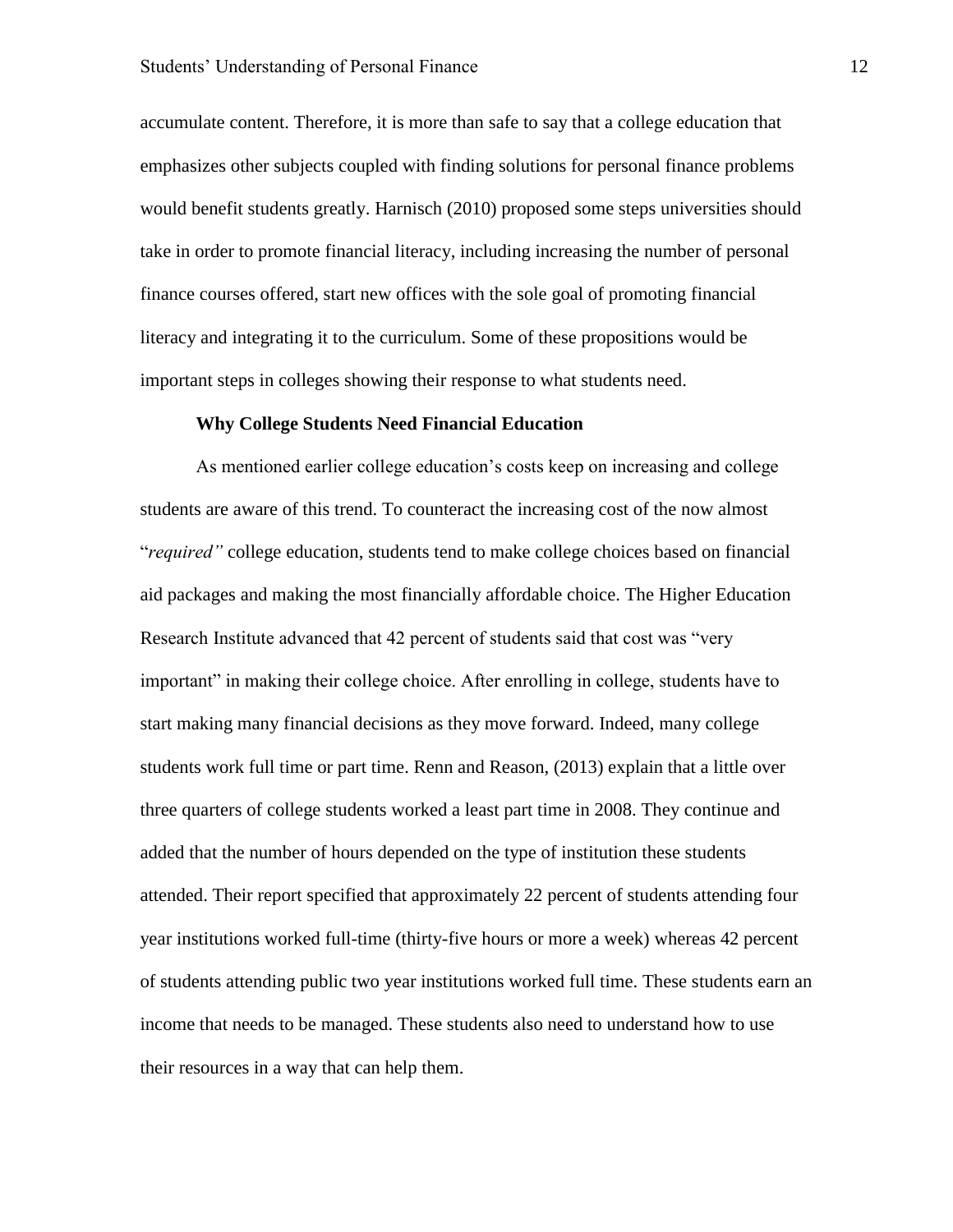Since students work regularly they are likely to be spending their money, using credit cards, and other financial tools. A recent survey by the infamous loan servicing company, Sallie Mae, found that 35 percent of college students carry and use credit cards regularly. The survey added further that this number has been slowly decreasing since 2010 when 42 percent of students reported having a credit card. On the other hand, the same survey reports that 80 percent of students reported having and using debit cards. These facts alone are compelling enough to encourage more financial literacy programs that would help students navigate through the different financial aspects of their lives. Another important fact to keep in mind is the growing debt students take when they leave college. According to the Project on Student Debt end of the year report, seven in ten college seniors from the class of 2012 had student loan debt. The report added that those loans averaged \$29,400. The report also called to attention the growing number of students who were graduating with loans, 68 percent in 2008 to 71 percent in 2012 ( The Project on Student Debt, 2012). Furthermore, students who have these loans reported that they have some concerns on their ability to repay their loans. Specifically, 54 percent of students who had student loans respondent yes when asked if they were concerned that they might not be able to repay their student loans (Financial Capabilities Survey, 2012). Therefore, it is crucial to educate students in a manner that would help them grasp the different ways they have to handle their personal finance, pay their loans and avoid financial trouble. Indeed, so many young adults mention their fears of managing money. For example, many young adults have reported that they do not feel adequately prepared to make good financial choices when it comes to using debt wisely (28%), saving for the future (40%), or investing their money (43%) (De Bassa and Scheresberger, 2013). Since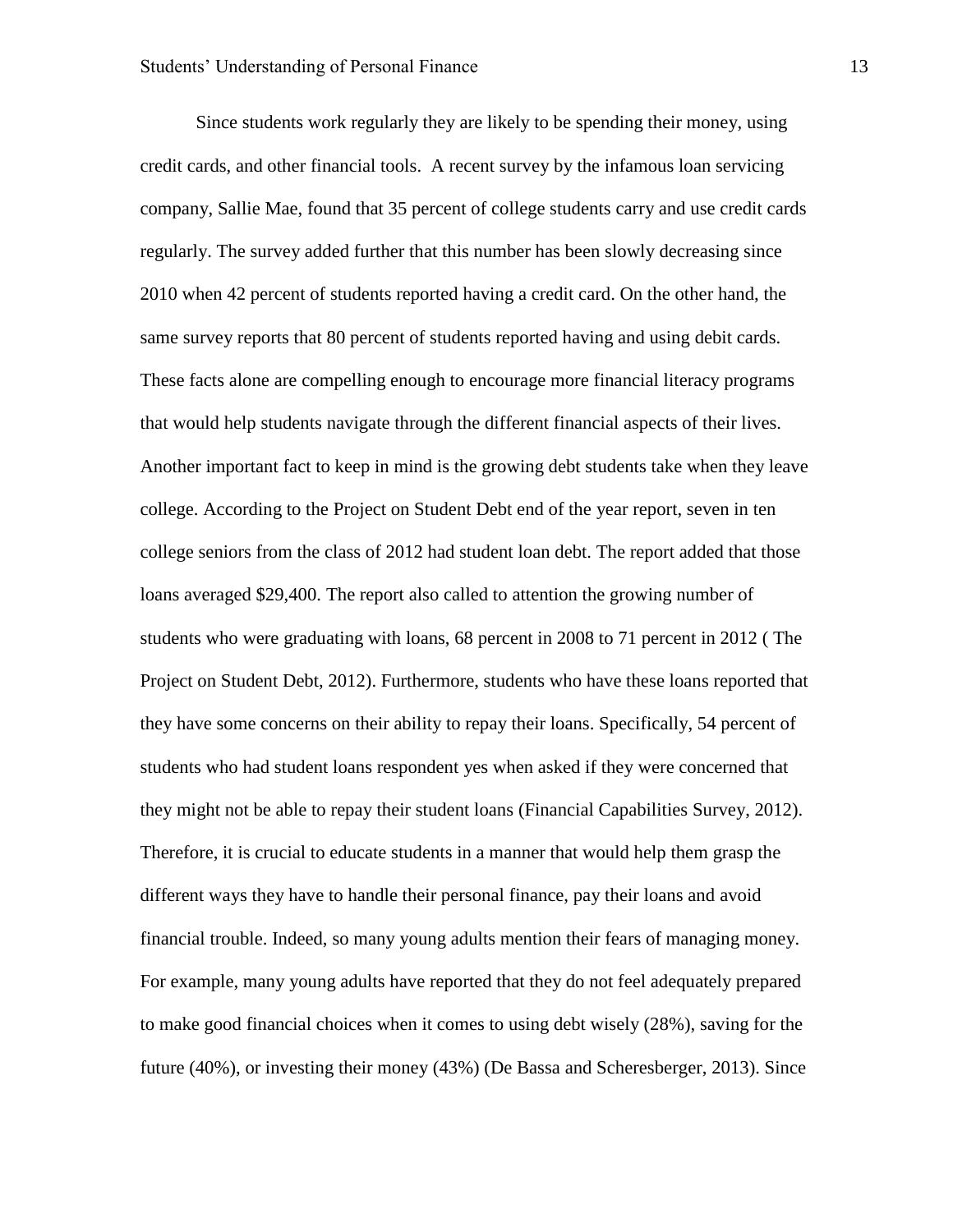many students have so many hesitations financial education could be a strong step toward strengthening them. As they become more financially literate the many benefits of their education would be seen more clearly.

## **Financial Literacy Benefits**

Since finances are a major part of everyone's life, having appropriate knowledge and making relevant decisions may impact people's lives, in this case college students. Johnson and Sherraden (2007) remind us that many studies have focused on the main objective of financial education, to increase financial literacy. Johnson and Sherraden (2007) also emphasized that the ability to function well financially is closely related to many sociological issues. Some groups of students, such as minorities and low income students may be at risk at greater levels. Lance and Palmer (2012) explained that some studies showed that of students who did not complete their degrees, 43 percent of white students and 70 percent of minorities students reported that debt prevented them from staying in school.

Indeed, the repercussions of financial illiteracy may be negatively affecting some people in many ways. De Bassa and Scheresberg (2013) explained that those who are less financially literate are found to be less likely to plan for retirement, less likely to accumulate wealth, and less likely to participate in the stock market. Although these decisions are made are at the individual level, having sound personal finance training may have helped young adults and adults understand how to accumulate wealth and contribute to the American economy. Moreover, less financially literate individuals are found to be more likely to pay high interest and fees on their debt and to use high-cost methods of borrowing (Lusardi and Tufano 2009). Lusardi and Tufano (2009) also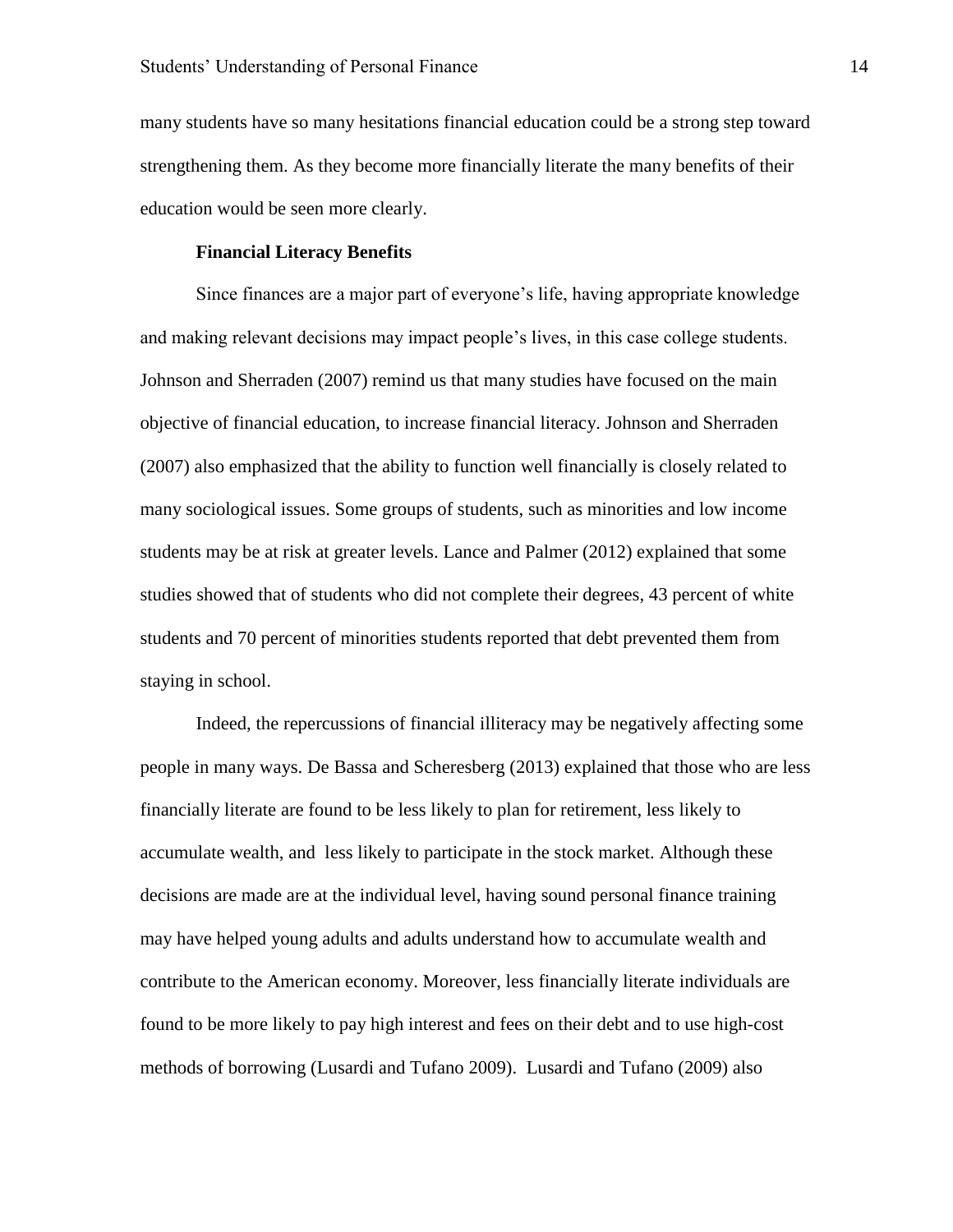linked data on financial literacy with credit card behaviors that generate fees and interest charges, specifically, they focused on several areas: paying bills late, going over the credit limit, using cash advances, and paying only the minimum amount due. These financial decisions could have been avoided if more people knew the basics of financial planning and applied them in their everyday lives.

As a result, not knowing costs the American population a great deal of money. The repercussions of these practices may affect young adults in many ways since they look to their parents for guidance in matters of personal finance (Jorgensen and Savla, 2010). Furthermore, Jorgensen and Savla (2010) added that many students learn financial knowledge through trial and error. When they made some mistakes they learn for the future. However, financial education could have helped them to effectively prepare for the many financial decisions they would need to make and the many steps they would need to take to manage their income.

## **Theory Supporting the Teaching of Financial Literacy**

In advocating for financial literacy, some important theories may help understand the need to reach college students at a pivotal stage of their lives. Johnson and Sherraden (2007) bring up the capability theory as a tool to look at financial literacy. For this theory, working toward financial capability is an important aspect of financial education. In fact, Atkinson (2006) defined financial capability as the incorporation of skills, behavior, and knowledge in five areas: making ends meet, keeping track, planning ahead, choosing products, and staying informed (cited by Johnson and Sherraden, 2007). They also mention that one researcher describes capability as "the freedom that a person has to lead one kind of life or another". They added further that capabilities . . . are notions of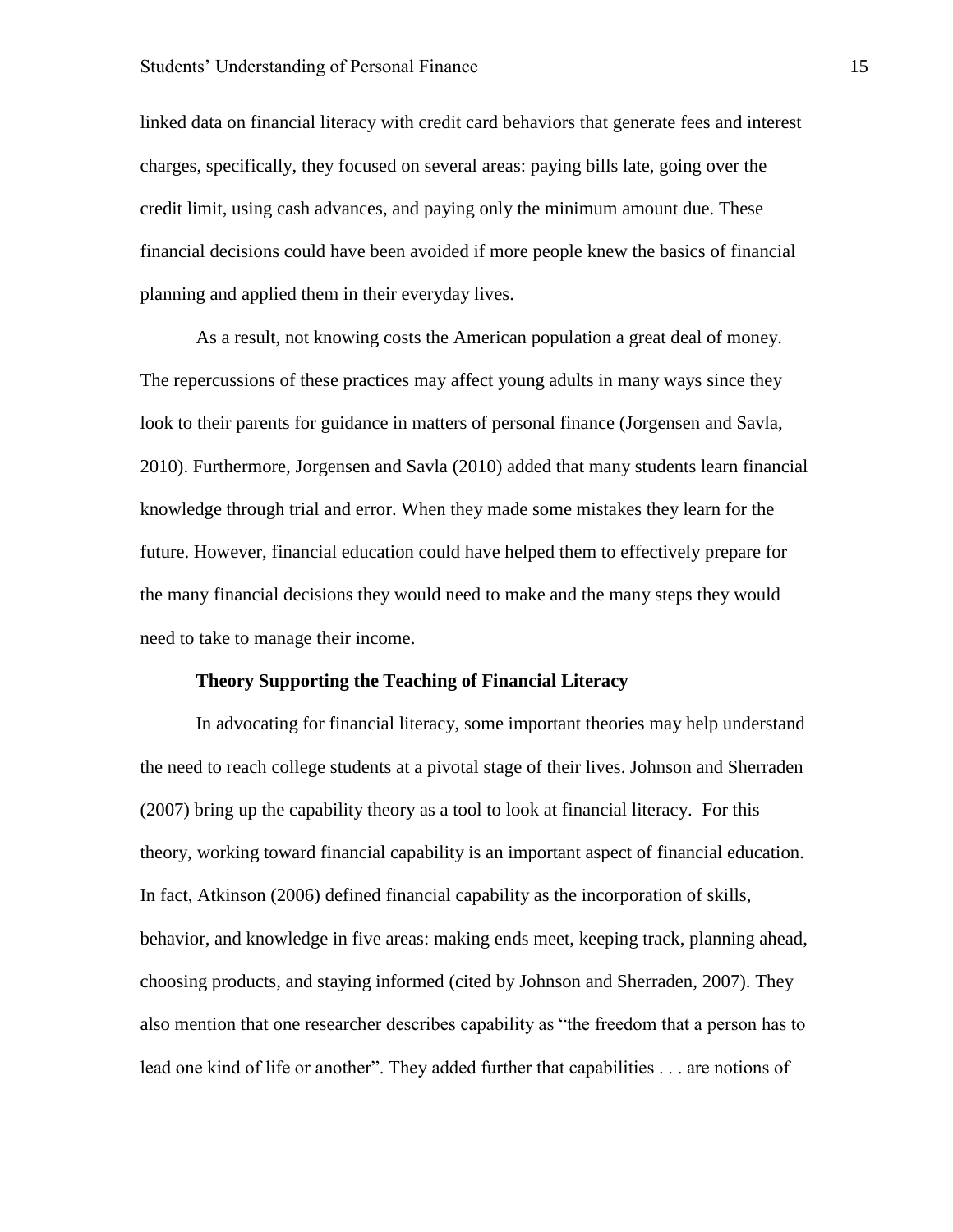freedom in the positive sense: what real opportunities you have regarding the life you may lead" (Sen 1987, 36). Thinking of the importance and relevance of personal finance, the theory of capabilities asks the crucial question of how one can be successfully capable of creating a meaningful life through the different opportunities offered. Johnson and Sherraden (2007) mention that a person's internal capabilities and existing external conditions make up a person's combined capabilities, which can contribute to one's own growth and understanding. In terms of personal finance education, college students' internal motivation and previous experiences prepare them to learn about how to manage money and may generate the skills needed to increase financial literacy successfully.

## **Research Plan**

The research project began by receiving approval from the Bridgewater State University (BSU) Institutional Review Board (IRB) for research involving human subjects. Soon after the project obtained IRB approval, an online survey was submitted to the website surveymonkey.com and sent out to BSU Students. The survey consisted of 45 questions related to Financial Attitudes, Financial Behavior, Financial Knowledge and Influences. The survey was adapted from a survey designed by a Master's Thesis applicant at Virginia Polytechnic and State University in Blacksburg, Virginia; Bryce L. Jorgensen. The survey's original title was College Student Financial literacy Survey. It consisted of 45 finance related questions and 12 demographic questions which took 20 to 30 minutes to be completed. For this study, the participants are expected to be undergraduates and graduates students attending Bridgewater State University (BSU) and 18 years and older. BSU is a small liberal arts university in Southeastern Massachusetts.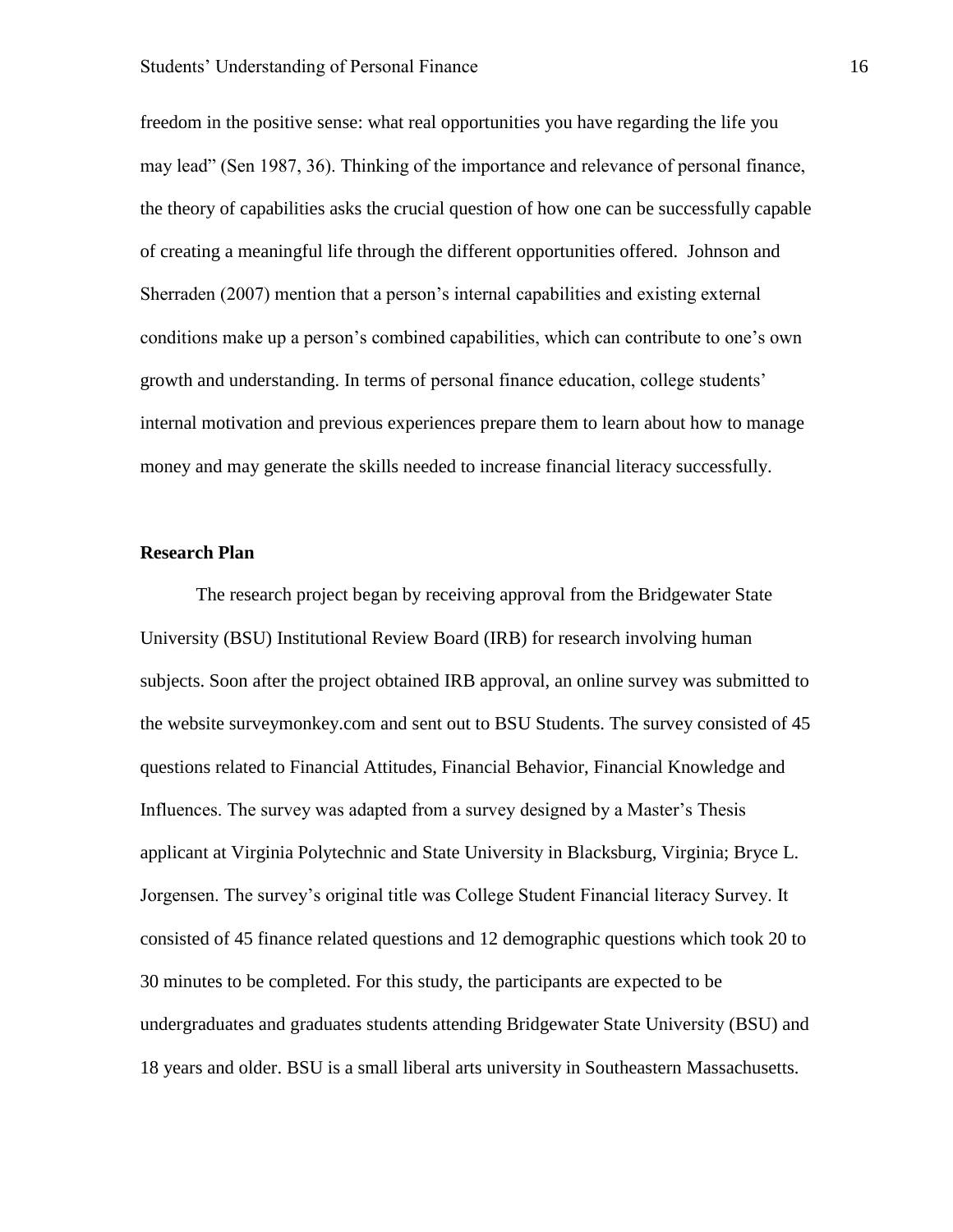The online survey was set to be sent to approximately 500 students with the expectation that 200 students would respond and fill out the survey. A snowball sample was used and respondents were asked to send the survey to 3 other students in the BSU community. The first wave of participants was reached by asking student leaders from different on campus groups to send out the link to the survey to their members. The website surveymonkey.com was used to monitor and collect the survey responses.

The sample of students expected to fill out the survey would mirror the larger BSU population. According to the University's 2012-2013 Official Factbook, the total headcount of the entire university in terms of enrollment in the spring of 2013 was 10,729 students which include all undergraduates, and graduates, students. 61 percent of these students were females. 30 percent of these students were males. There were 15 percent of students of color and 1 percent of international students.

## **Sample**

The sample used in the survey was both a convenience and snowball sample. While the research plan was to survey 200 students by sending the survey to students from various groups and asking students to take the survey and send it to 2 other BSU students; participation was lower than expected. Unexpectedly, students did not send it to their friends and were reluctant to take the survey or finish it. As a result, only 75 students took the survey and 59 completed it. Therefore, the data collected could be used for a smaller more exploratory project different from earlier expectations. The female population in the sample stood at 74.6 percent while the male population was only 25.4 percent.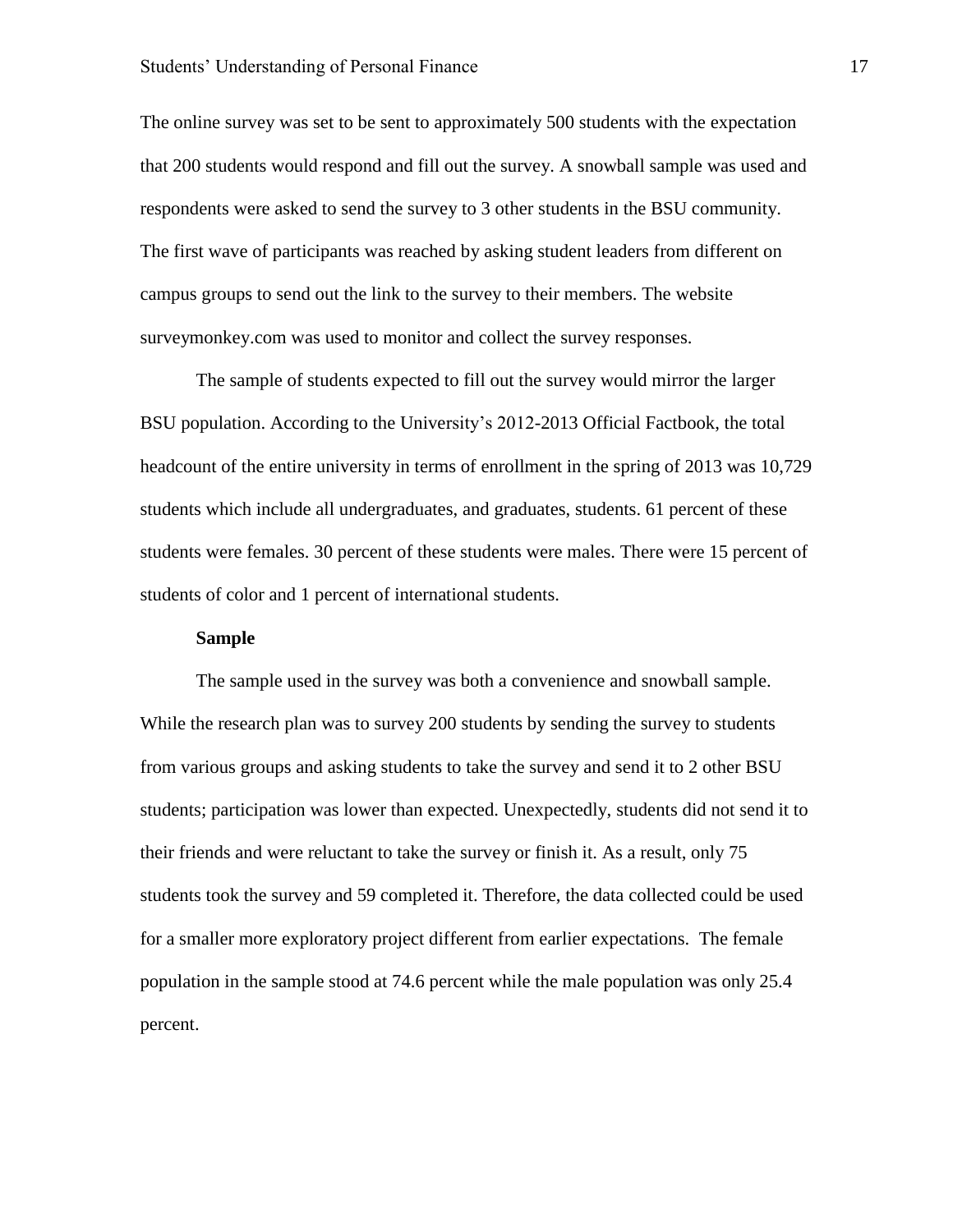While the university reported that of the total number of enrolled students 61

percent were females while 30 percent were males; the female population in the sample stood at 74.6 percent while the male population was only 25.4 percent.

The institution also reported that 15 percent of these were students of color and only 1 percent represented the international population.

The data collected mirrored the school's population when it came to race and ethnicity. Here in Table 1 the sample reflected the large number of Caucasian/ white students attending BSU; 68.3 percent of students reported being Caucasian/not-Hispanic. This table will better show how the sample distributed between sex, race and ethnicity.

| Table 1-Race/Ethnicity                        |            |        |                     |                   |  |
|-----------------------------------------------|------------|--------|---------------------|-------------------|--|
|                                               | <b>Sex</b> |        |                     |                   |  |
|                                               | Male       | Female | Response<br>Percent | Response<br>Count |  |
| African-American                              | ი          |        | 6.3%                |                   |  |
| Asian                                         | ი          | O      | 0.0%                |                   |  |
| <b>Black</b>                                  | っ          |        | 4.8%                | 3                 |  |
| <b>Caucasian-not Hispanic</b>                 | 12         | 31     | 68.3%               | 43                |  |
| Hispanic                                      |            | າ      | 4.8%                | 3                 |  |
| Multiracial, Native American/Pacific Islander | ი          | 2      | 3.2%                | າ                 |  |
| Other:                                        |            |        | 12.7%               | 8                 |  |
| <b>Total</b>                                  | 16         | 47     | 100.0               | 63                |  |

The majority of those students participating in the survey 95.2 percent were full time students. However, when looking at the class year at the institution the results were more evenly distributed between freshman, sophomores, juniors and seniors. The number of students who reported being seniors was 30.2 percent, which was the highest percentage in the entire population. The following table, Table 2, will illustrate this point.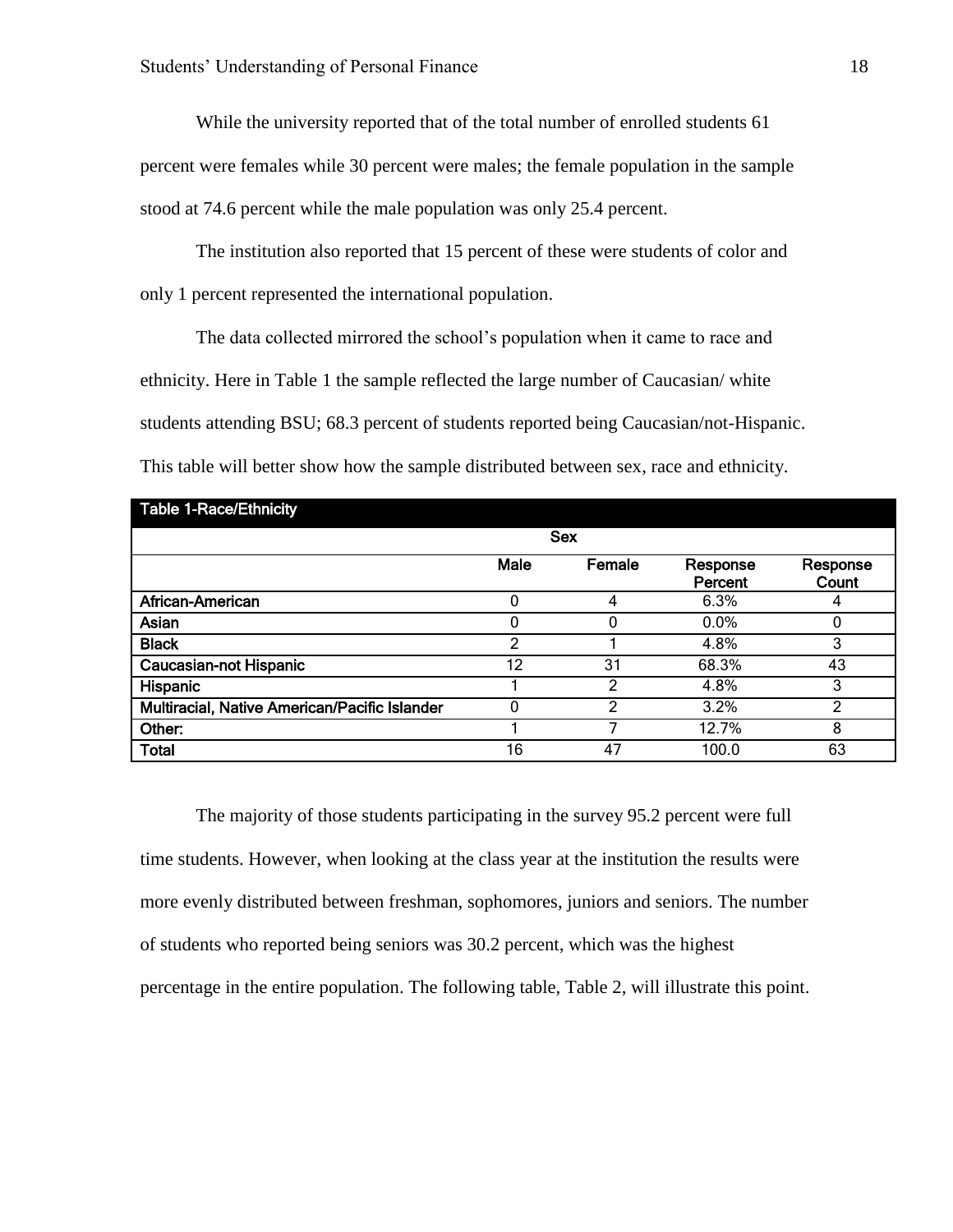| Table 2-Year at BSU |                  |                       |
|---------------------|------------------|-----------------------|
|                     | Percent          | <b>Response Count</b> |
| Freshman            | 20.6%            | 13                    |
| Sophomore           | 19.0%            | 12                    |
| Junior              | 15.9%            | 10                    |
| Senior              | 30.2%            | 19                    |
| 5th year Senior     | 14.3%            | 9                     |
| <b>Total</b>        | 100.0            | 63                    |
|                     | skipped question | 12                    |

The sample mirrored BSU's total student population; the school reported that the majority of students had enrolled in the College of Humanities and Social Sciences. Most of the students from this sample reported that their majors were under this college. The official university numbers were as followed. 36 percent of students were enrolled in this college while the other college's enrollment was all 20 percent of students enrolled or less. Since the majority of students were enrolled in the College of Humanities and Social Sciences my sample was heavily represented when it came to this college and followed the same pattern as the larger BSU population (Table 3).

## **Table 3: Major Field of study**

|                                                            | <b>Response</b><br><b>Percent</b> | <b>Response</b><br>Count |
|------------------------------------------------------------|-----------------------------------|--------------------------|
| <b>Business (Management, Finance, accounting, business</b> | 9.5%                              | 6                        |
| administration)                                            |                                   |                          |
| Math or Science (Computer science, biological sciences,    | 11.1%                             |                          |
| chemical sciences, Geological sciences, physics or         |                                   |                          |
| geography)                                                 |                                   |                          |
| <b>Education (Early Childhood education, Elementary</b>    | 15.9%                             | 10                       |
| <b>Education, Secondary Education, etc.)</b>               |                                   |                          |
| Humanities and Liberal Arts (Sociology, Psychology,        | 65.1%                             | 41                       |
| Economics, Art, Anthropology, social work, Political       |                                   |                          |
| Science, Music, Criminal Justice, Languages, history,      |                                   |                          |
| theater or dance, communication studies)                   |                                   |                          |
| <b>Aviation</b>                                            | 1.6%                              |                          |
| <b>Other</b>                                               | 4.8%                              |                          |
|                                                            | 100.0                             | 63                       |
| skipped question                                           |                                   |                          |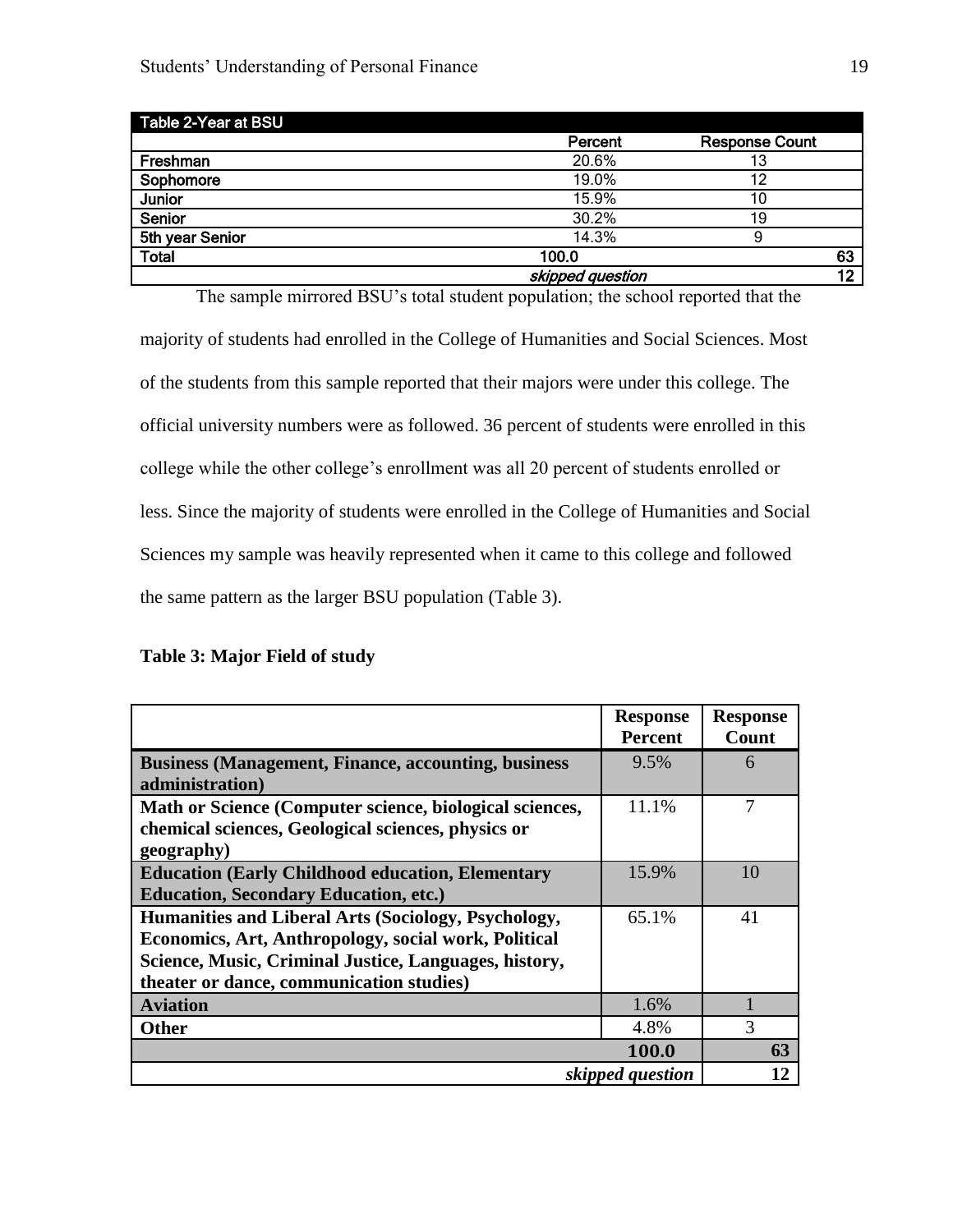## **Hypotheses**

**Hypothesis 1**: Students who reported more uncertainty about managing their finances will respond positively to having a personal finance course as a graduation requirement.

**Hypothesis 2:** More underclassmen will report having an interest in increasing their knowledge of personal finance.

**Hypothesis 3:** Regardless of years in college all students will show lack of formal personal finance education.

**Hypothesis 4:** Regardless of years in college most students will be open to having a personal finance course as a requirement.

## **Limitations**

Because of many factors, some limitations arose in the course of conducting this study. The first limitation was the use of a snowball sample that directly transferred the collection of data to the survey respondents since they were asked to send it to 2 of their BSU friends. Another limitation was the use if an online survey. This one greatly decreased the amount of control I could have on where the survey went and the number of students who would actually receive and complete it.

As a result, out of the more than 200 or more students the survey was sent to, only 75 students started it and 59 completed it. Having only 75 students respond created another limitation. Because of the number of students who responded, the sample could only be used to make research the topic on a smaller scale. Other limitations included the survey's length. It appears that it discouraged more students who started the survey from completing it.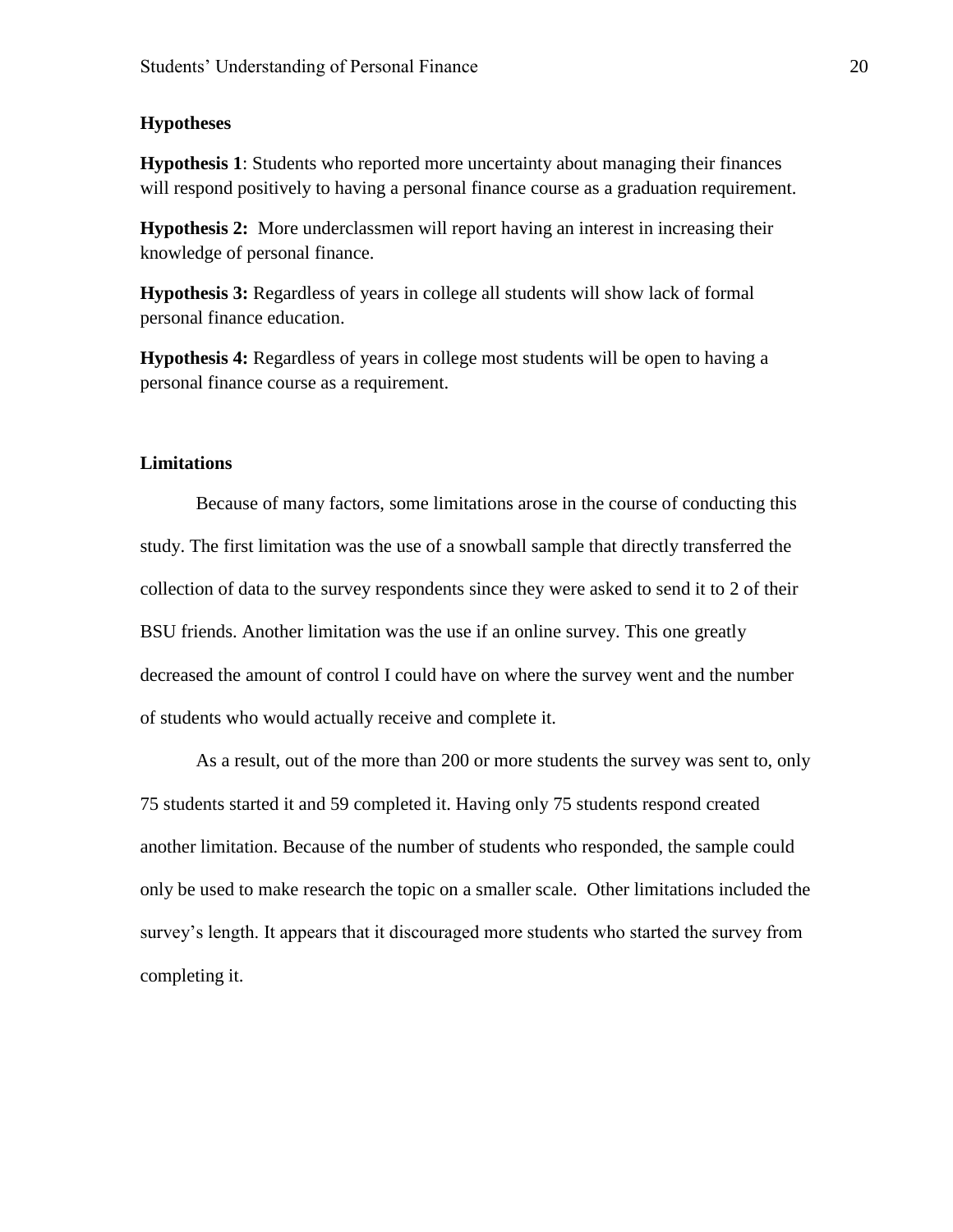## **Findings**

H1: *Students who reported more uncertainty about managing their finances will respond positively to having a personal finance course as a graduation requirement.*

To test this hypothesis, two specific questions from the survey were used. The first question asked students to specify how they felt about managing their finances. As it was expected, 45.95 percent of the students reported that they were "not too sure and wish they knew more about money management". A total of 34 students chose this answer while only 11 or 14.8 percent of them reported being very sure on how to manage their money. As the table illustrates it below, most students expressed their lack of education or confidence on finance related subjects. It is worth noting that 40 students chose the responses related to their inability to manage money in a viable way.

| m<br>I<br>т . |  |
|---------------|--|
|---------------|--|

| How sure do you feel about your ability to manage your own finances? |         |  |  |  |
|----------------------------------------------------------------------|---------|--|--|--|
| <b>Response</b>                                                      |         |  |  |  |
|                                                                      | Count   |  |  |  |
| 14.8%                                                                | 11      |  |  |  |
|                                                                      |         |  |  |  |
| 31.1%                                                                | 23      |  |  |  |
|                                                                      |         |  |  |  |
| 45.9%                                                                | 34      |  |  |  |
|                                                                      |         |  |  |  |
| $8.1\%$                                                              | 6       |  |  |  |
|                                                                      |         |  |  |  |
| answered question                                                    | 74      |  |  |  |
| skipped question                                                     |         |  |  |  |
|                                                                      | Percent |  |  |  |

In order to test the hypotheses, a crosstab was used from surveymonkey.com. The students who chose "not too sure" as their answer are expected to have more interest in personal finance courses offered as a requirement. When these 34 students were asked if they thought that personal finance courses should be required most of them agreed with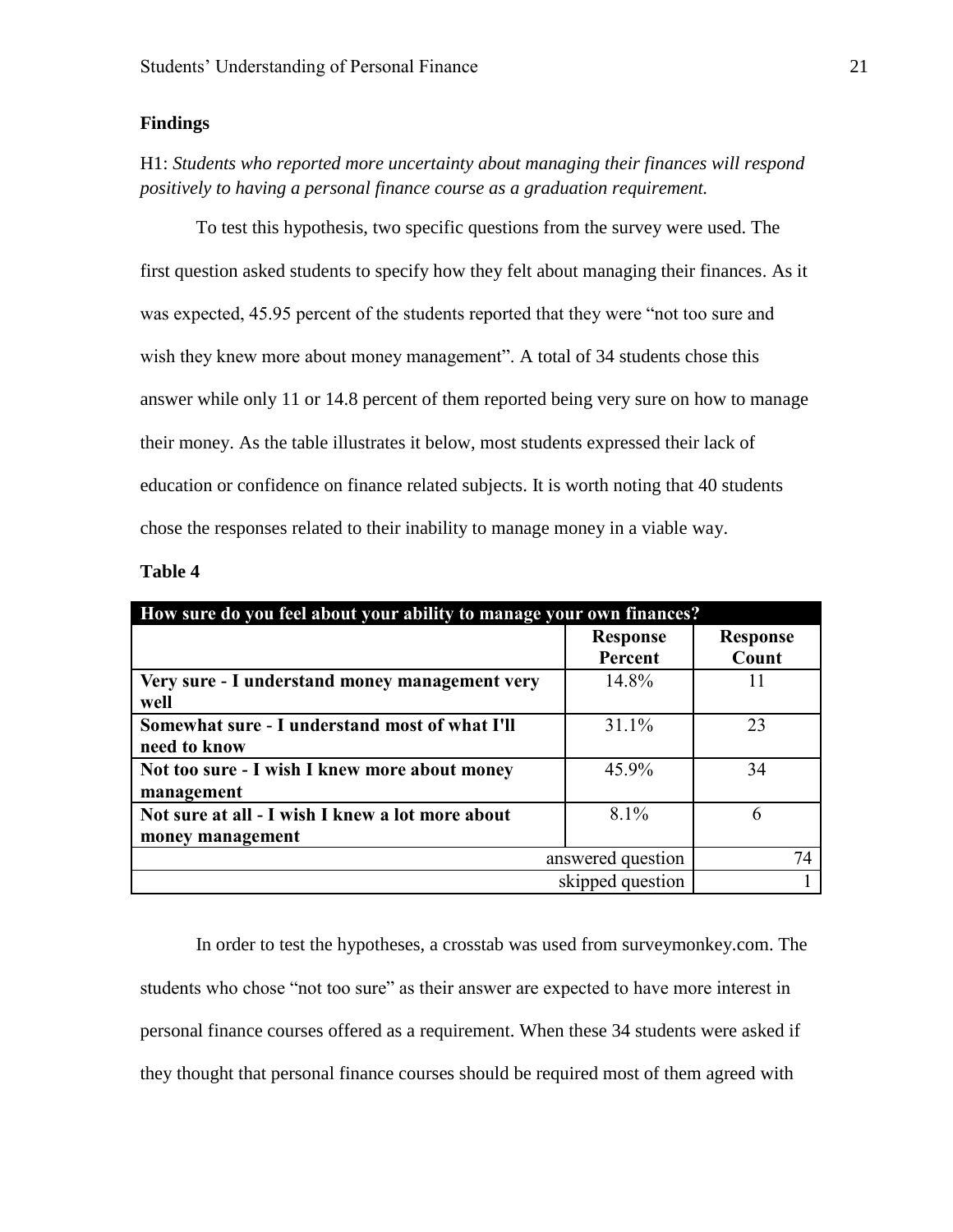the statement. To be more specific, 91.2 percent of the students who reported that they were not sure about managing their finances responded "yes" when they were asked if they thought it would be necessary to have a personal finance course as a graduation requirement. This hypothesis was supported by the data and confirmed by the overwhelming response from these students who showed that the more they were uncertain about their finances the more they would accept the course as a requirement because it would be beneficial and that it is something they should already know.

## **Table 5**

| Would you find it necessary to have a personal finance course<br>offered in the core curriculum required courses? | <b>Ability to</b><br>manage money<br>"Not Too<br>Sure" |                |
|-------------------------------------------------------------------------------------------------------------------|--------------------------------------------------------|----------------|
|                                                                                                                   | <b>Response Percent</b>                                | Response Count |
| Yes                                                                                                               | 91.2%                                                  |                |
| N <sub>0</sub>                                                                                                    | 8.8%                                                   |                |

## **Hypothesis 2**

H2*: More underclassmen will report having an interest in increasing their knowledge of personal finance*.

As the previous hypothesis pointed out, many students are open to having a personal finance course as a graduation requirement. However, many differences may lie in the sample depending on how much time students have already spent in college. Since underclassmen may still depend on their parents they may have limited options to increase their knowledge or take charge in the process of managing their own money. Therefore, this hypothesis will show that underclassmen will still report a greater interest in personal finance. The data did not support this hypothesis because fewer underclassmen reported interest to a personal finance course. Freshman students had the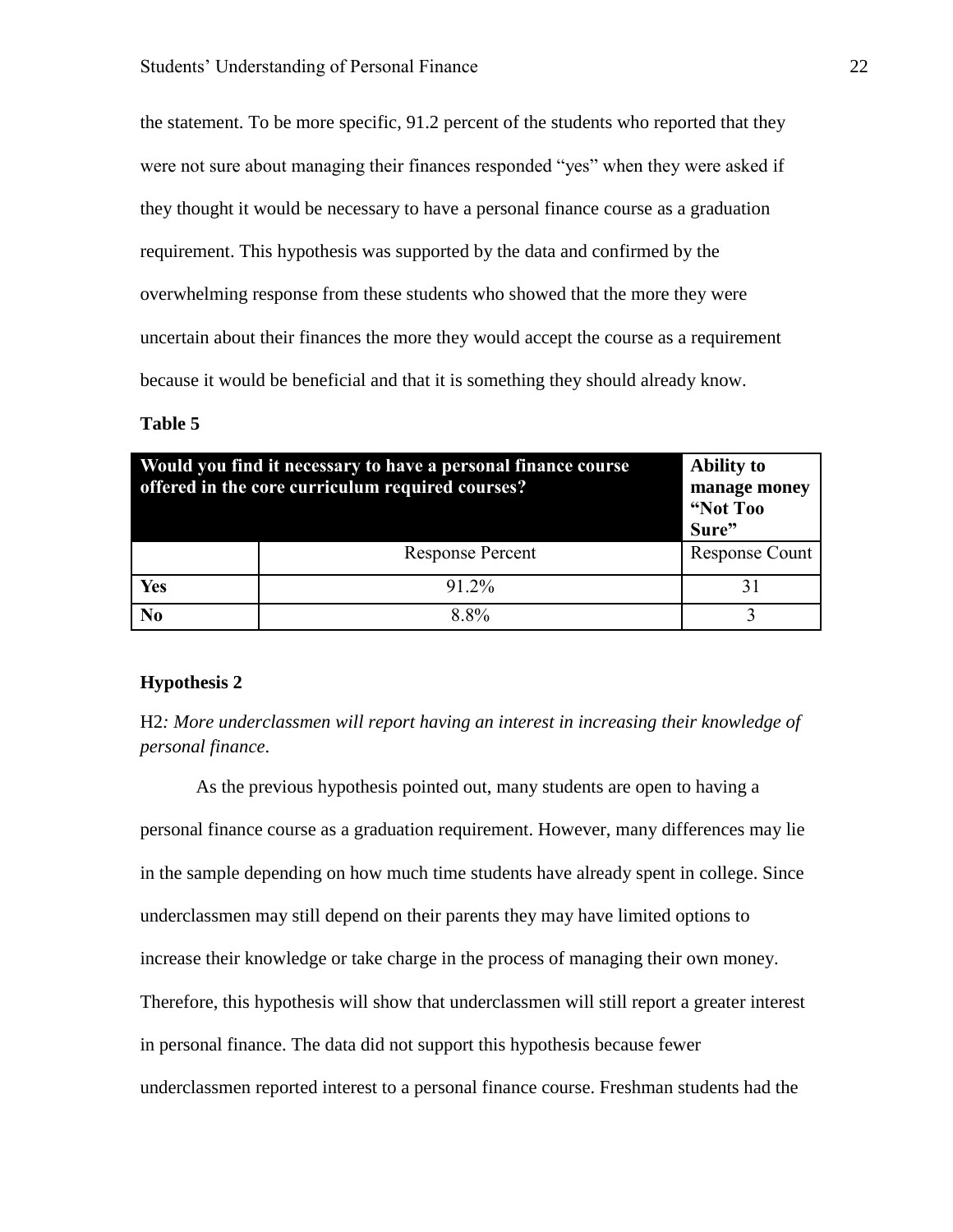highest rate of students who reported they were not too sure about managing their money, 28.6 percent gave that answer compared to 17.9 for sophomores and juniors. Despite their responses, the data show that few of them were interested in increasing their financial knowledge. Only 23.33 percent of students who identified as first year students reported being interested in increasing their knowledge. 37 students chose very interested as their answer. Only 7 freshman students chose this answer compared to 14 seniors and  $5<sup>th</sup>$  year seniors. Indeed, 46.7 percent of them answered very interested to increase their knowledge.

The data surely did not support this hypothesis. The table below shows how each groups chose when they reported that they were "very interested" in increasing their knowledge.

| <b>Class Year and Personal Finance</b> | Very       | <b>Response</b> | <b>Response</b> |
|----------------------------------------|------------|-----------------|-----------------|
| <b>Interest</b>                        | interested | <b>Percent</b>  | Count           |
| Freshman                               |            | 23.3%           |                 |
| <b>Sophomore</b>                       |            | 13.3%           |                 |
| <b>Junior</b>                          |            | 16.7%           | 5               |
| <b>Senior</b>                          | 11         | 36.7%           | 11              |
| <b>5th year Senior</b>                 |            | 10.0%           | 3               |
|                                        | 30         | 100.0           | 30              |
| <b>Valid</b>                           |            |                 | 30              |
| <b>Missed</b>                          |            |                 | 7               |

**Table 6**

It is worth noting that many students responded to the question all of them reported that they were somewhat interested or very interested. The table below describes the data in a more detailed fashion. One can notice that most students are very interested or somewhat interested in increasing their financial knowledge.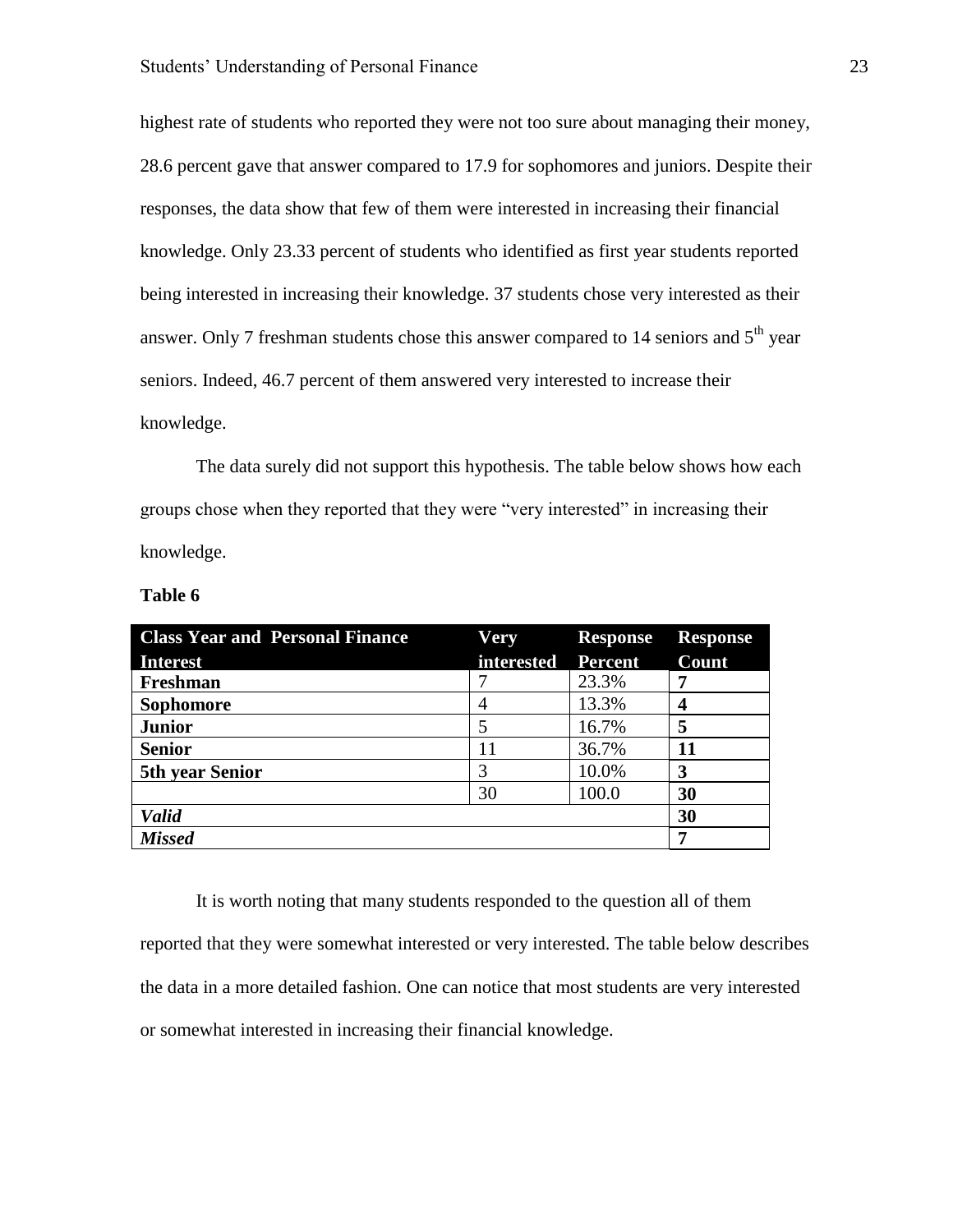## **Table 7**

| What is your year at BSU?                                              |                    |                        |                    |                          |                     |                   |
|------------------------------------------------------------------------|--------------------|------------------------|--------------------|--------------------------|---------------------|-------------------|
| How interested are you in increasing your<br>financial knowledge? Why? |                    |                        |                    |                          |                     |                   |
| <b>Answer Options</b>                                                  | Verv<br>interested | Somewhat<br>interested | <b>Not</b><br>sure | Somewhat<br>uninterested | Response<br>Percent | Response<br>Count |
| Freshman                                                               |                    | 6                      | 0                  | 0                        | 20.6%               | 13                |
| Sophomore                                                              |                    | 6                      |                    |                          | 19.0%               | 12                |
| <b>Junior</b>                                                          | 5                  | 4                      | 0                  |                          | 15.9%               | 10                |
| Senior                                                                 | 11                 | 7                      | 0                  |                          | 30.2%               | 19                |
| 5th year Senior                                                        | 3                  | 5                      |                    | 0                        | 14.3%               | 9                 |
| answered question                                                      |                    |                        |                    |                          | 63                  |                   |
| skipped question                                                       |                    |                        |                    |                          | 10                  |                   |

Although the second hypothesis was not confirmed, it presented some very compelling information about how the interest is divided based on the type of students. It showed that few students reported no interest to this issue. Since the data was only tested for first year and  $4<sup>th</sup>$  year students it might have shown different trends if the responses were combined. All of the first year students show strong interest because they all chose "very interested and somewhat interested" as their answer. In contrast, all of the students who reported no interest or incertitude were upperclassmen.

## **Hypothesis 3:**

## H3: *Regardless of years in college, all students will show lack of formal personal finance education.*

Since so many students have responded positively to the need to increase their knowledge this last hypothesis' goal is to show that students' lack formal financial education may be the reason why they want to report these needs. As the literature points out, financial literacy for the young is almost inexistent; therefore most students may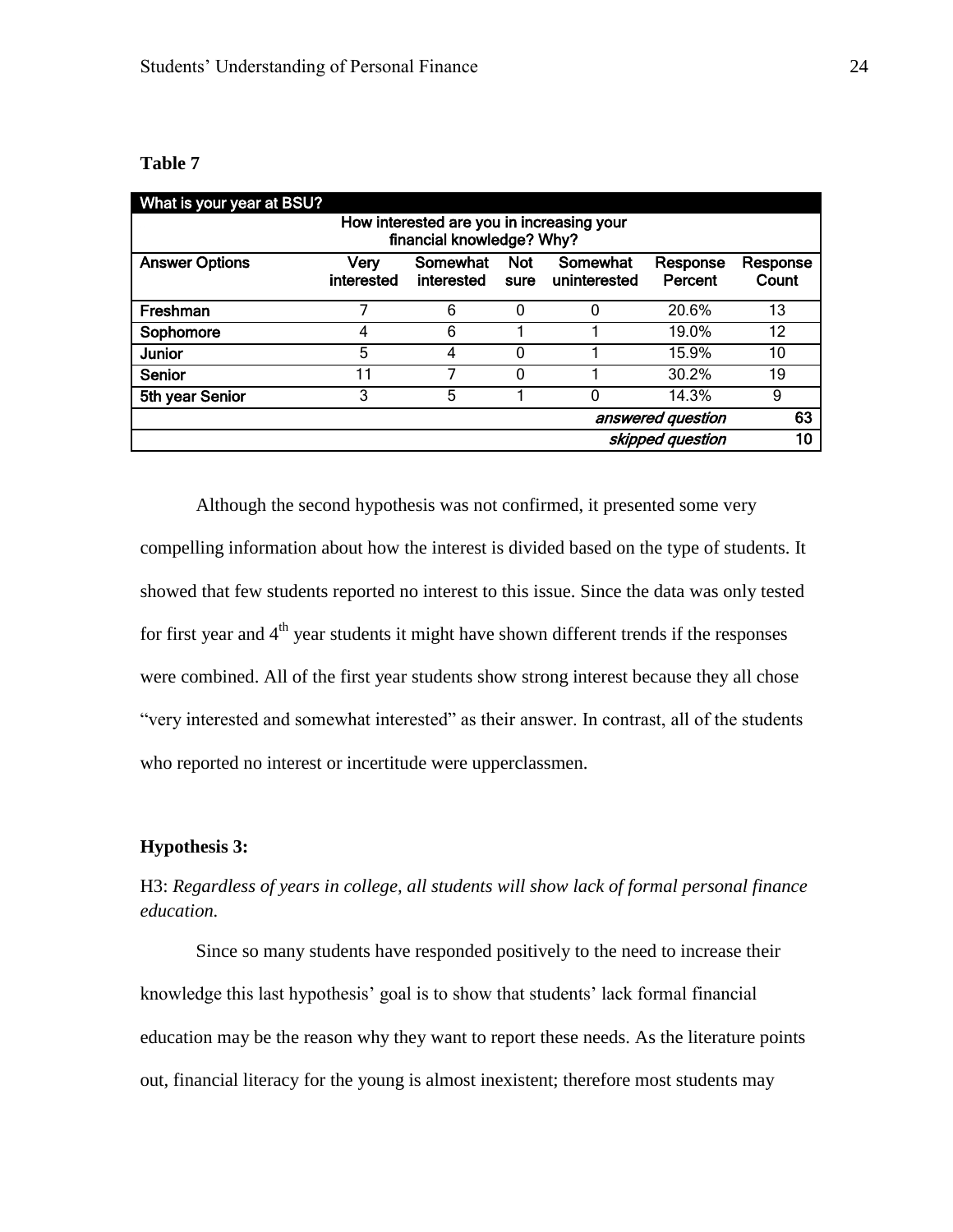report not taking any personal finance courses. As a result, the hypothesis was supported by the data. In fact, 71.23 percent of students answered they had never taken any personal finance, business or other related classes. Further, when they were asked if they had taken or planned on taking the offered elective personal finance course at BSU; most of them responded negatively. To be more specific, 82.43 percent chose "no" to this particular question. Therefore, few students have any formal education when it comes to managing money. Many of these students, underclassmen and upperclassmen, spend a lot of time in the classroom but may not be learning important skills. The pie chart below offers a visual representation of this finding.

## **Pie Chart 1**

• **Have you taken any personal finance, economics, business or other related class (in or outside the university?**



Further, when they were asked if they had taken or planned on taking the offered elective personal finance course at BSU; most of them responded negatively. To be more specific, 82.43 percent chose "no" to this particular question. Therefore, few students have any formal education when it comes to managing money. Many of these students, underclassmen and upperclassmen, spend a lot of time in the classroom but may not be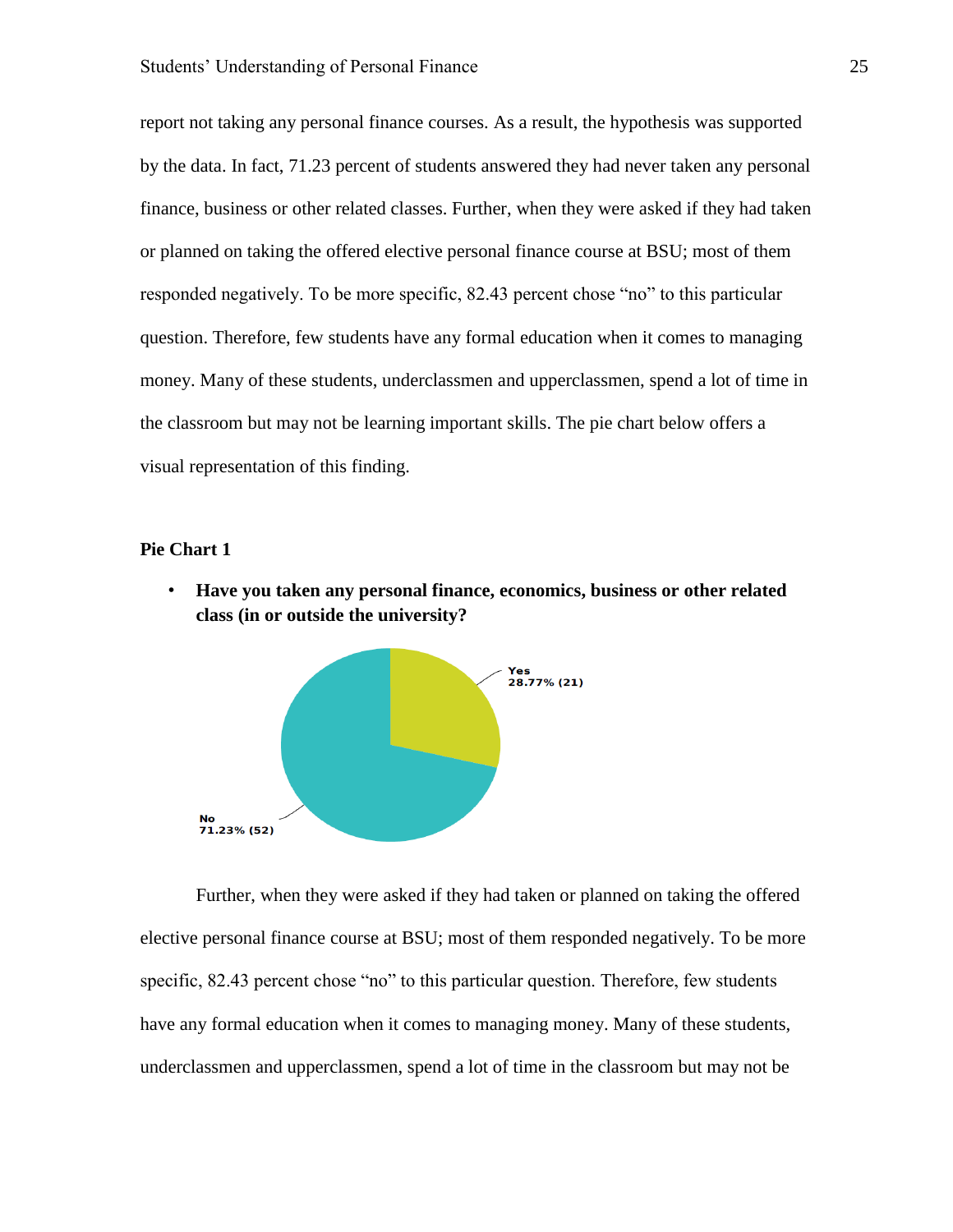learning important skills. The pie chart below offers a visual representation of this finding.



Furthermore, students also responded that most of what they learned about personal finance did not come from schools. 44. 62 percent of them chose "Not Much" when reporting about the influence various groups or activities had on their own lives. Another, 18.46 percent responded "None" for the same questions; therefore, 63 percent of the students did not find much financial education from their formal education.

When students are asked where they found their financial knowledge students usually indicate that they learned from their parents and their own personal experiences. In fact, 51 percent of students mentioned that they learned some of what they know from personal experiences while 35 percent reported learning a lot from their parents. Another, 45 percent reported that they had learned some of what they know from their parents.

These numbers tell the story of how students receive no instruction from formal channels but rely on parents and other medium to teach them the basic aspects of money management.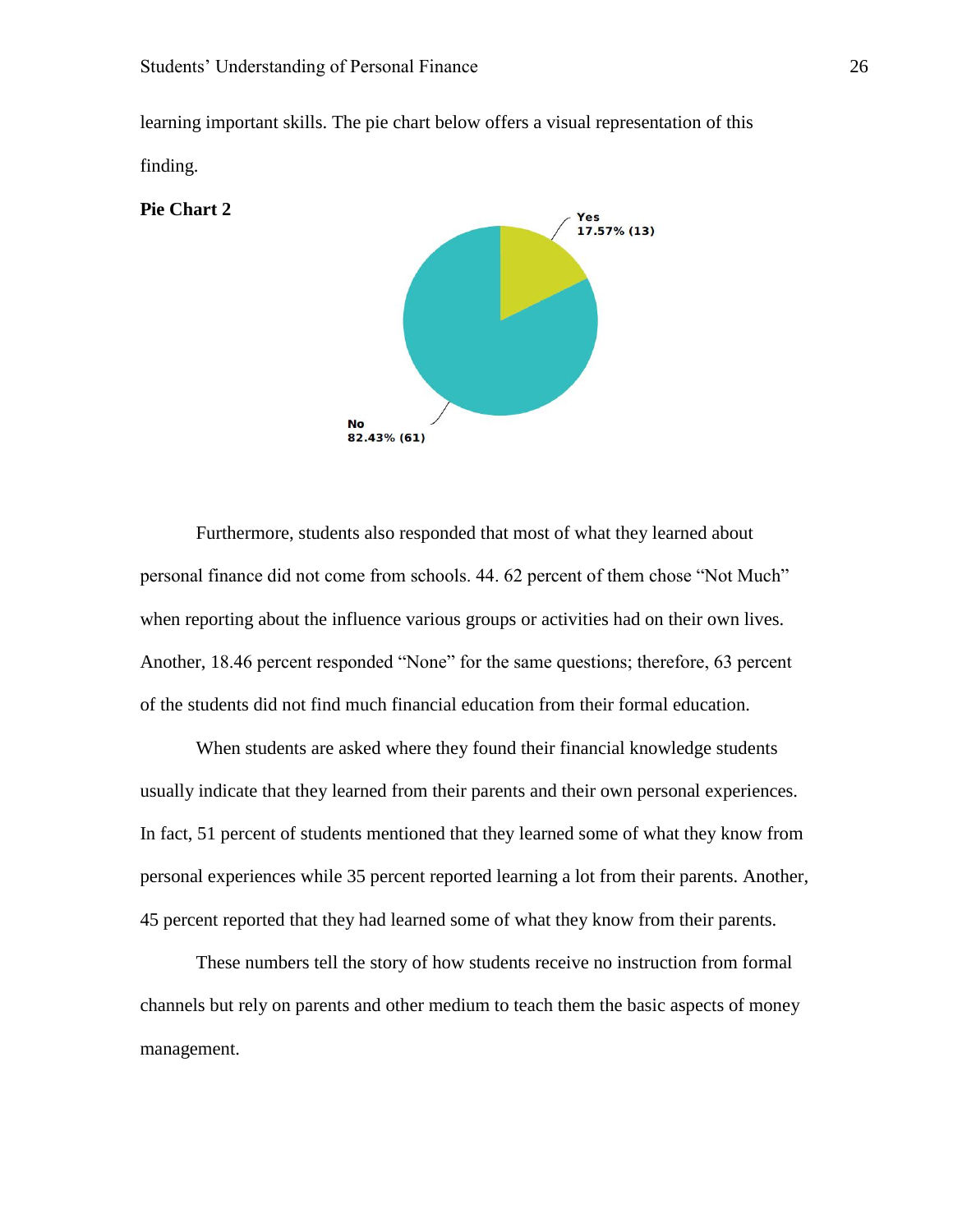## **Hypothesis 4**

H4: *Regardless of years in college, most students will be open to having a personal finance course as a requirement.*

The response students provided to this hypothesis represent the raison d'être of this research project. Indeed, most of my research concerns the way students answer this question. All of the survey respondents answered the question "Would you find it necessary to have a personal finance course offered in the core curriculum required courses?" The data collected heavily supported this statement. Indeed, the majority of the students responded "yes" to this question and provided answers when they were asked why it should be offered. Only, 18.7 percent of the respondents answered "no" to this question. The table below shows how overwhelming the response was.

## **Table 8**

| Would you find it necessary to have a personal finance course offered in the core<br>curriculum required courses? |          |                |  |  |
|-------------------------------------------------------------------------------------------------------------------|----------|----------------|--|--|
|                                                                                                                   | Response | Response       |  |  |
|                                                                                                                   | Percent  | Count          |  |  |
| Yes                                                                                                               | 81.3%    | 61             |  |  |
| N <sub>0</sub>                                                                                                    | 18.7%    | 14             |  |  |
| Why or Why not?                                                                                                   |          | 50             |  |  |
| answered question                                                                                                 |          | 75             |  |  |
| skipped question                                                                                                  |          | $\overline{0}$ |  |  |

Many students added to the open response section of the question. Some of them mentioned that *"it is a life skill that many people do not possess",* some other students added *"Because students struggle with loans".* Although most students indicate its merit, they criticize other requirement such as art and philosophy; one student wrote "*Instead of a class such as philosophy where it's just a common sense class"* another student agreed "*Because I think people need that more than they need a literature class, or a science*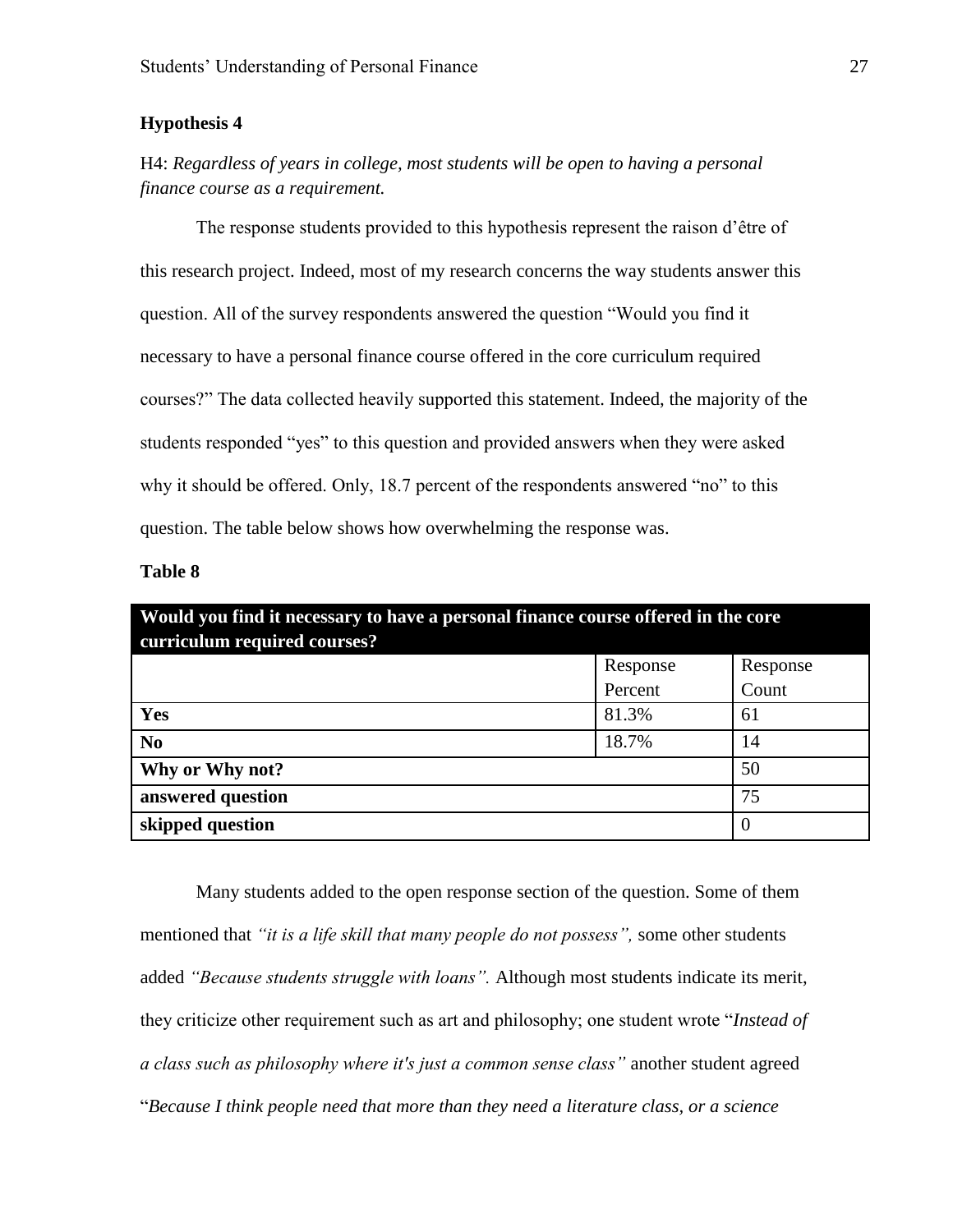*class"*. Most students were enthusiastic about the idea but some showed reluctance because of the many obstacles they already have in their own education journeys. One student wrote, *"Many of us can't afford to take any more classes even if though we might need them"* another concurred *"It should not be forced upon us as so many other courses are".* These responses demonstrate how students do care about this subject and would be open to have this course offered.

## **Discussion**

In sum, the data gathered and analyzed provided a strong case for students' interest to personal finance education on campus. It also highlights the students' level of confidence in their abilities to manage their money and the lack of formal financial education received. Some discrepancies can be seen when years in college is included. However, the data is more than consistent at accentuating a recurrent problem. Students are not confident in their capability to make the decisions necessary to have a healthy and stable financial health.

This characteristic is obvious in the findings from the first hypotheses. Most students responded that they were not too sure about managing their money and these students responded positively to having a personal finance course. Undoubtedly, they do understand that it is an important skill to have. However, the findings go deeper and tell the story of a large group of students who do not have the necessary skills or lack the confidence to cultivate these skills. Although, they understand how crucial this skill is, they admit where they fell short and would find openly accept any program that would help them improve their financial intelligence; hence, their positive responses to having a mandatory personal finance course.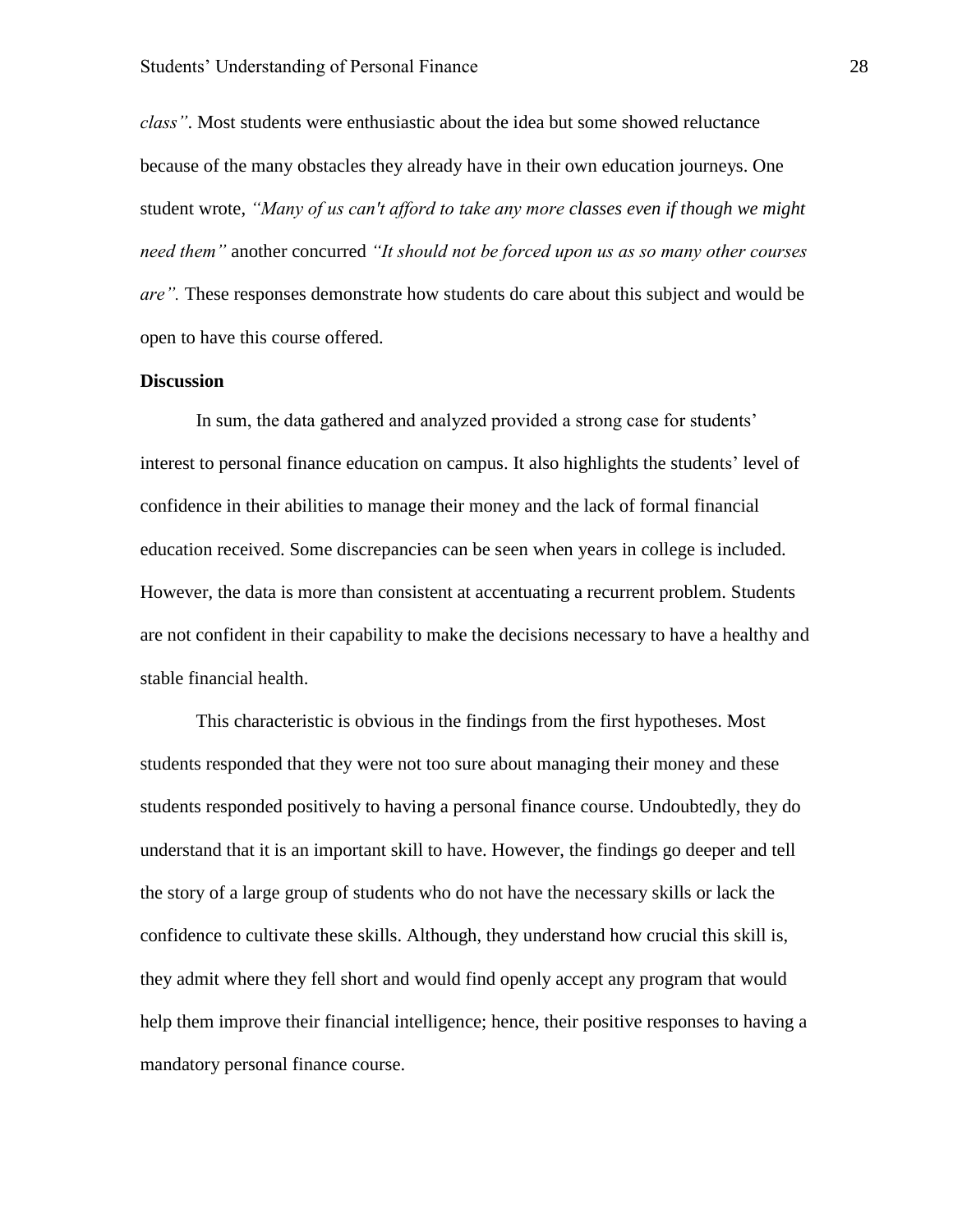Although the data did not support the second hypothesis, it shed light on another important aspect of this topic. It reiterates the widespread interest students have to financial education even when it is not offered. As seen in Table 7, students did show more interest than usual since their answers fell mostly in "Very Interested or Somewhat Interested". This hypothesis confirms the trend established by students of deciding based on current economic realities. Unsurprisingly, they will show interest to anything related to strengthening their inadequate personal finance education.

The third hypothesis focuses heavily on this almost absent financial education since they admitted that most of what they learned came from personal experience or from their parents. Most of these students did not learn any of what they know from any formal or informal class. In fact, 53 percent of them reported not being influenced by any formal class that dealt with personal finance. This hypothesis aligns with the literature that mentions high school are starting to offer more personal finance courses to students. Since they do not receive any formal or informal education they learn as they go. They learn from their parents who may not even be equipped to help answer their questions.

The fourth hypothesis tied everything and reinforced what the other hypothesis had already touched upon. Since the question was straightforward it provided the students time to think and decide. Most of them accepted the need to have this course offered but still were not hesitant in showing their disapproval. Most students do want to see this course as a requirement. However, the data collected from the open response reveal that students want something that would not be an obstacle or that it would not become a burden that can stop one from graduating. Their answers also point toward real life experiences as a way to learn. So many students report having life experiences teach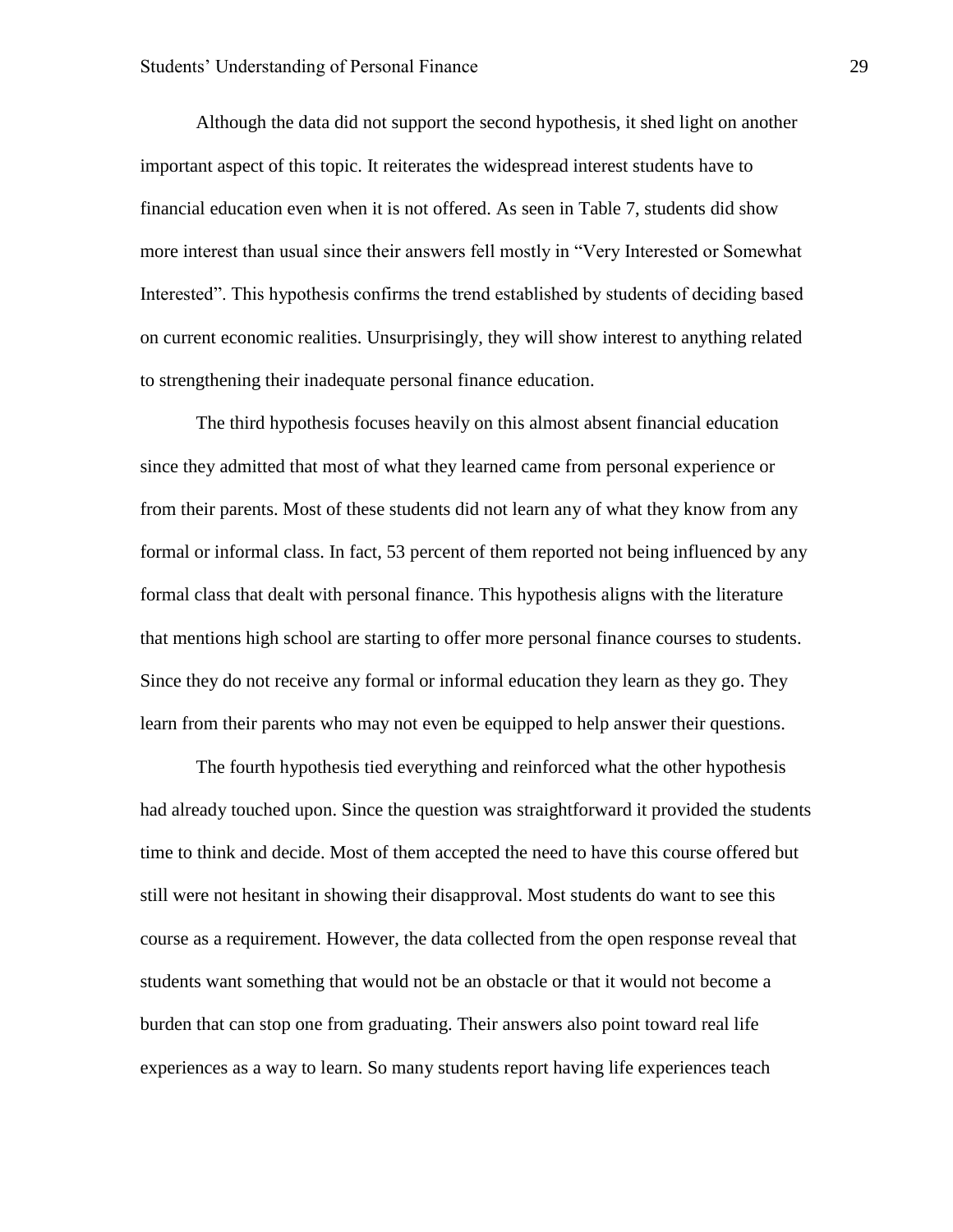them. If a course will be implemented it should be heavily grounded in the students' lives. It should not be a traditional course where students are tested, and sent home. The data recall that most students concede they may need help but this course should have components students will be familiar to and able to grasp.

## **Conclusion**

My objective in this research project was to show genuine interest from BSU students in a personal course as a requirement. In the course of completing this project, it became clear that students are interested in being more financially educated. My research has surely shown that students understand how college may affect them financially and voiced their opinion on what they think they may need to manage their finances. Undoubtedly, parents have a strong influence on children but it may not be enough to teach young people what they need to know.

The data did support my hypotheses and demonstrated that students would welcome more classes that focus showing students how to manage their money instead of merely teaching students about abstract concepts. One of the most compelling facts the data showed was that students' experience with their own money shape the way they deal with any finances in general. Reporting that life experiences have been a significant contributing factor to their knowledge of personal finance is telling. Maybe they made some mistakes and received late notices from credit card companies, maybe their credit scores stopped them from buying something or maybe they were rejected after applying for a credit card. Whatever it may be these experiences they mention have a profound impact on how they grasp personal finance. Consequently, in teaching young people,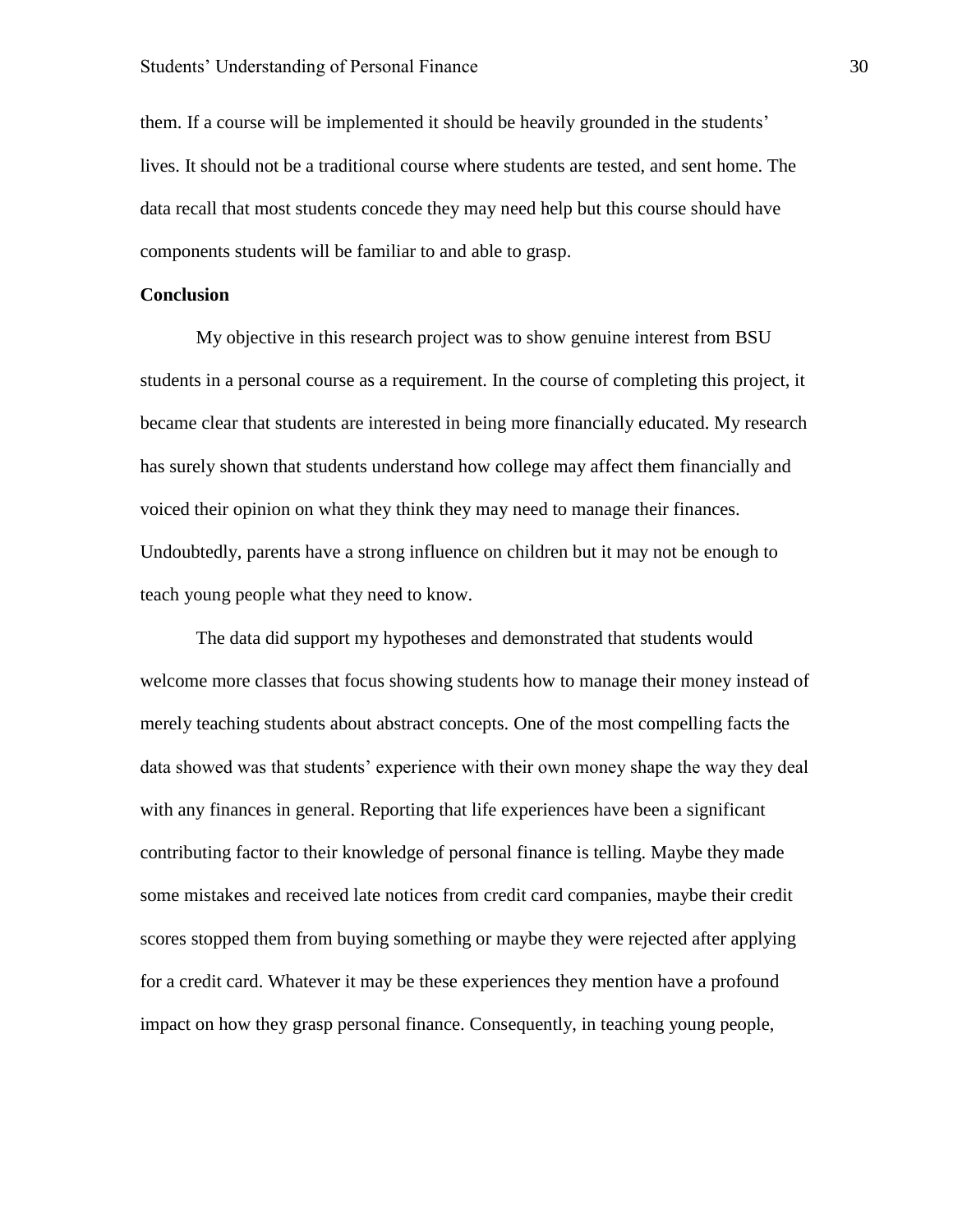institutions should make sure that real life situation come into play in any programs that will be implemented.

Overall, the many results gave insight on what to expect when dealing with the financial lives of college students particularly. Since so many of them may accumulate debt over the years; they will need to know how to handle their finances in order to remain have stable life. Students are expected to know these concepts when most of what they know already does not come from any formal education. Since students have shown interest in learning about personal finance it should be noted and the institution should take steps toward responding to their needs.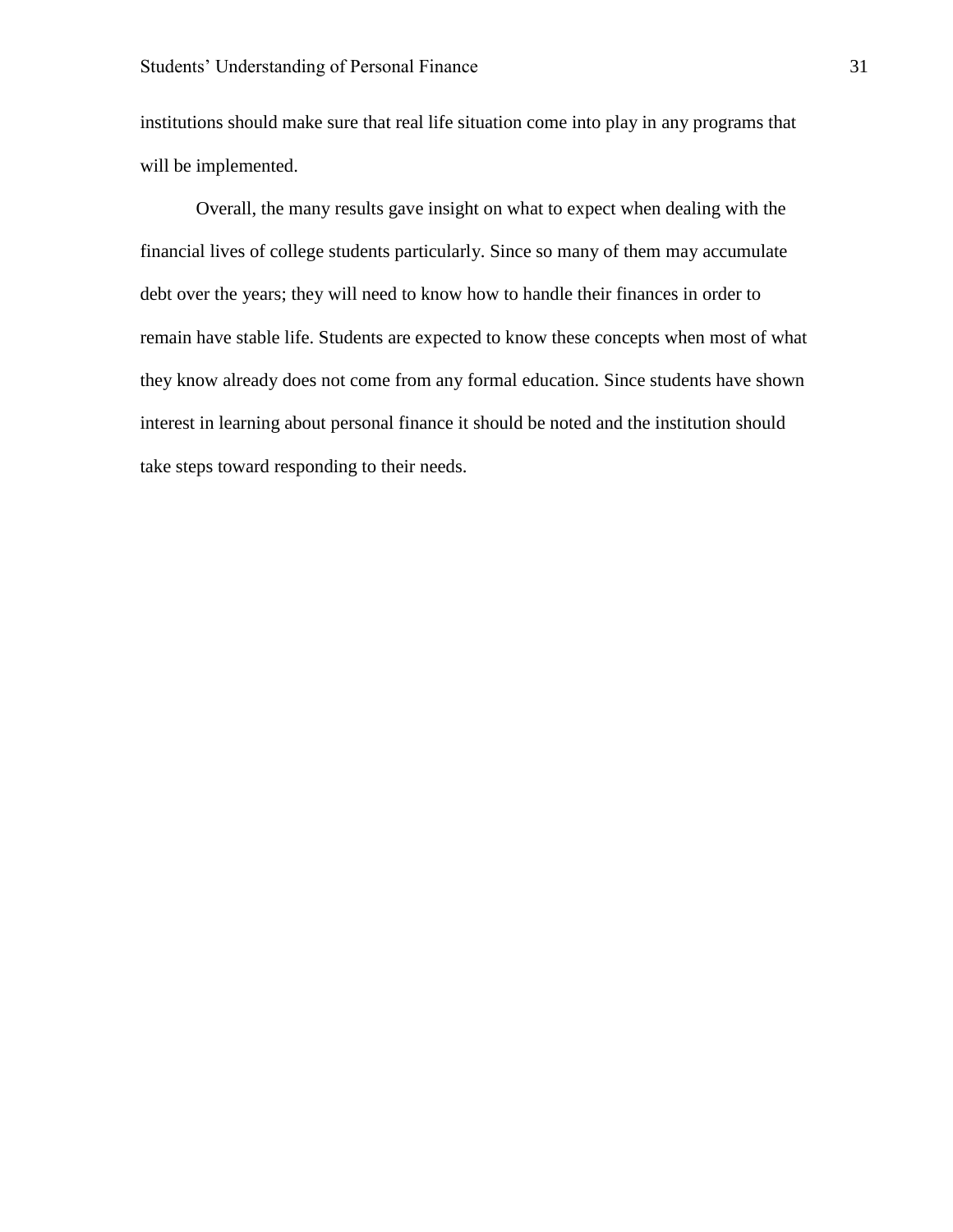## References

- Alhenawi, Y. & Elkhal, K. (2013). Financial literacy of U.S. households: Knowledge vs. long-term financial planning. *Financial Services Review 22, 211-244.*
- Anthes, W.L. (2004). Financial Illiteracy in America a Perfect Storm, a Perfect Opportunity. *Journal of Financial Service Professionals.* 49-56.
- Blanton, K. (2011, October 11). Personal Finance Instruction at U.S Colleges and Universities. In *http://crr.bc.edu/*. Retrieved April 12, 2014, from [http://crr.bc.edu/special-projects/reports-from-the-field/personal-finance](http://crr.bc.edu/special-projects/reports-from-the-field/personal-finance-instruction-at-u-s-colleges-and-universities/)[instruction-at-u-s-colleges-and-universities/](http://crr.bc.edu/special-projects/reports-from-the-field/personal-finance-instruction-at-u-s-colleges-and-universities/)

Bridgewater State University Official Fact Book 2012-2013.bridgew.edu

 Carnevale, A. P. Rose, S.J. Cheah, B. (2011). The College Payoff: Education, Occupations, Lifetime Earnings. The Georgetown University: Center on Education and the Workforce.

- Pelletier, J. (2013) National Report Card on State Efforts to Improve Financial Literacy in High Schools. Champlain College. The Center for Financial Literacy.
- Chen, H. & Volpe, R. P. An Analysis of Personal Financial Literacy Among College Students*. Financial Services Review* 7(2), 107-108.
- Cude, B. J., Kunovskaya, I.,Kabaci, M.J., Henry,T. (2013). Assessing Changes in the Financial Knowledge of College Seniors. *Consumer Interests Annual* Vol. 59.
- Cull, M. & Whitton, D. (2011) University Students' Financial Literacy Levels: Obstacles and Aids. *The Economic and Labour Relations Review.* Vol. 22 No.1 pp. 99-114.

De Bassa Scheresberg, C. (2013). Financial Literacy and Financial Behavior among Young Adults: Evidence and Implications. *Numeracy:* Vol. 6: Issue. 2, Article 5.

Durbands, D.B. Britt, S.L.(eds). *Student Financial Literacy Campus-Based Program Development.* Springer Science. New York. 2012.

FINRA Investor Education, (2013). Financial Capability in the United States: Report of Findings from the 2012 National Financial Capability Study.

Goetz, J. Palmer, L.(2012). Content and Delivery in Financial Education Programs.

Harnisch, T. L. (2011, October). Boosting Financial Literacy in America: A Role for State Colleges and Universities.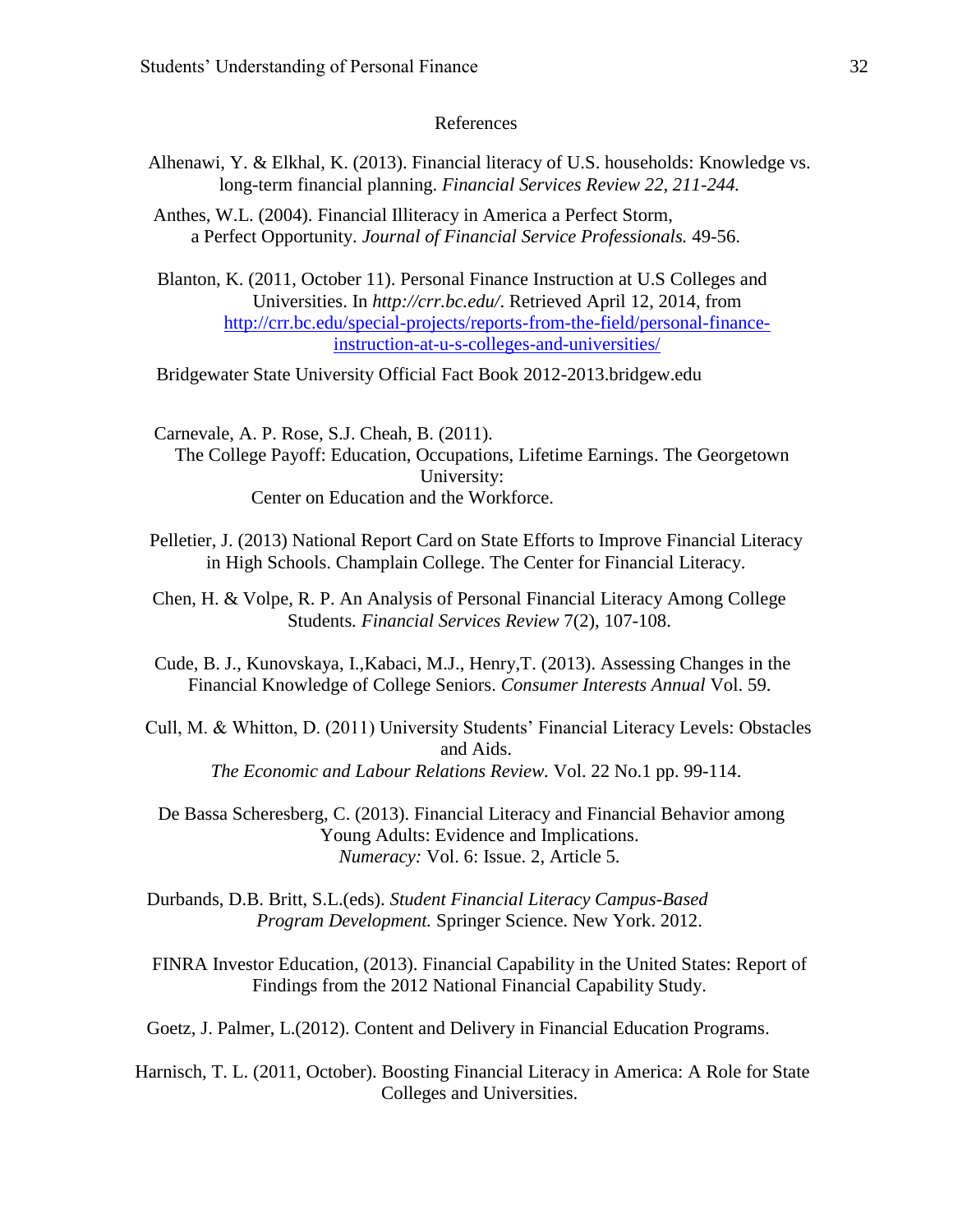*http://www.aascu.org/*. Retrieved April 17, 2014.

- Harris Interactive. (2013). The 2013 Consumer Financial Literacy Survey. The National Foundation for Credit Counseling (NFCC)
- Hite. N. G., Slocombe, T. E. Railsback, B. Miller, D. (2011)Personal Finance Education in Recessionary Times. *Journal of Education for Business*, 86: 253–257.

Hearing before the Subcommitee on Education and the Workforce. U.S. House of Representatives.Financial Literacy Education: What do students need to know to plan for the future. Oct. 28,2003. Washington 2004.

Higher Education Research Institute. CIRP Freshman Survey 2012

Johnson, E. & Sherraden, M. S. (2007). From Financial Literacy to Financial Capability among Youth. *Journal of Sociology & Social Welfare*, Vol. 23, 3. 119-146.

 Jorgensen, B. L. & Savla, J. (2010). Financial Literacy of Young Adults: The Importance of Parental Socialization. *Family Relations,* Vol. 59 465-478.

Jorgensen, B.L. (2007). Financial Literacy of College Students:

Parental and Peer Influences. Thesis submitted to the faculty of the Virginia Polytechnic Institute and State University.

Lusardi, A. & Tufano P. (2012) Financial Literacy and Financial Decision-Making in Older Adults.

*Generations –Journal of the American Society on Aging. Vol. 36, No. 2.* Mandell, L. (2008). The Financial Literacy of Young American Adults. Results of the 2008 NationalJumpstart Coalition Survey of High School Seniors and College Students. Jumpstart Coalition for Personal Financial Literacy.

Momjiam,V.& Munroe, K.(2011). Economic Insecurity, Mental Health, and the economic Crisis in New York City. *The Western Journal of Black Studies,* Vol. 35,No.3

Student Debt and the Class of 2012 (2013, December). In *projectonstudentdebt.org*. Retrieved April 12, 2014, from <http://projectonstudentdebt.org/files/pub/classof2012.pdf>

Remund, D. L. (2010). Financial Literacy Explicated: The Case for a Clearer Definition in an Increasingly Complex Economy. *The Journal of Consumer Affairs.* Vol. 44, 2, 276-295.